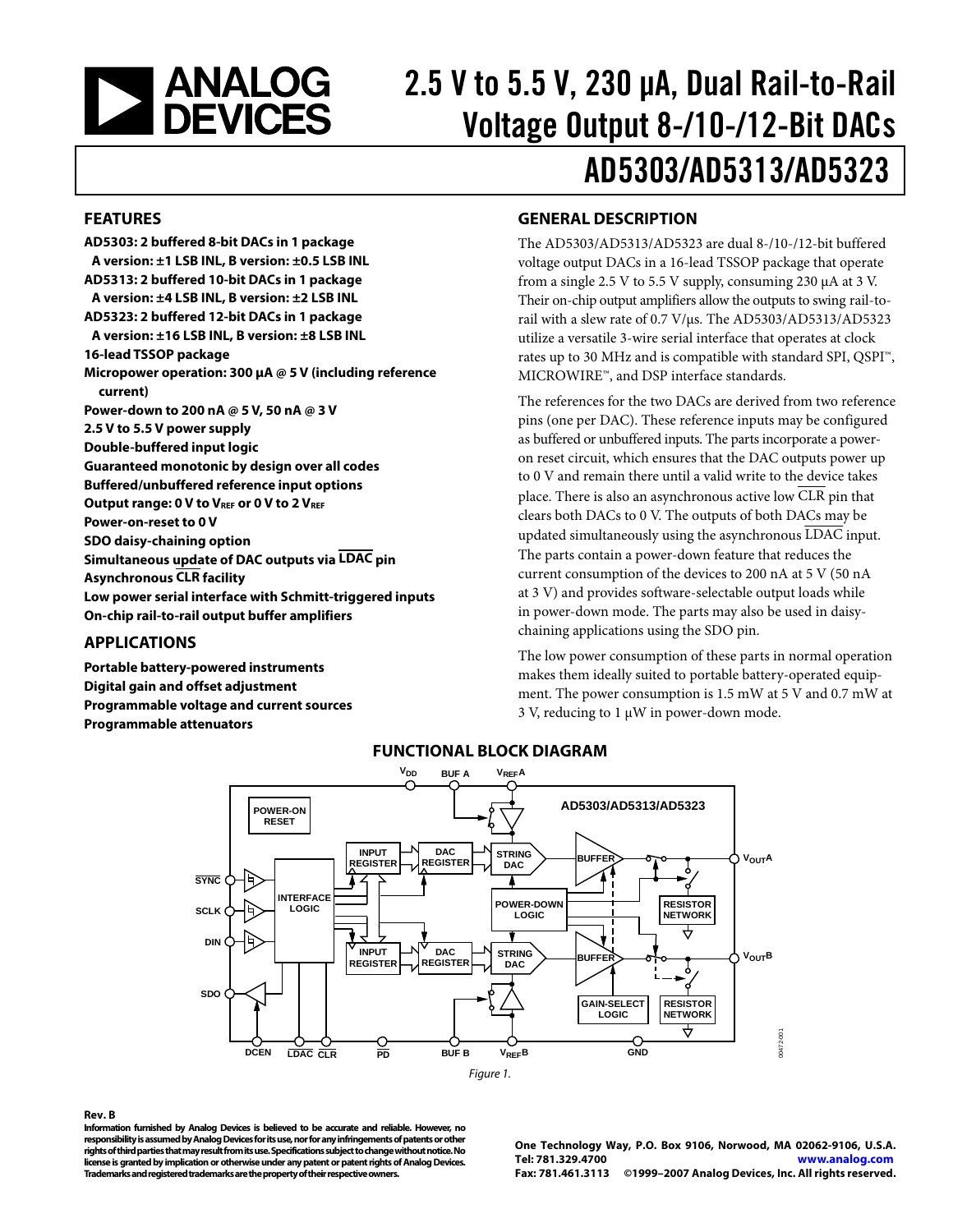# TABLE OF CONTENTS

### **REVISION HISTORY**

### **6/07—Rev. A to Rev. B**

| $8/03$ —Rev. 0 to Rev. A |  |
|--------------------------|--|

#### **4/99—Revision 0: Initial Version**

| AD5303/AD5313/AD5323 to ADSP-2101 Interface 20               |  |
|--------------------------------------------------------------|--|
| AD5303/AD5313/AD5323 to 68HC11/68L11 Interface  20           |  |
| AD5303/AD5313/AD5323 to 80C51/80L51 Interface 20             |  |
| AD5303/AD5313/AD5323 to MICROWIRE Interface  20              |  |
|                                                              |  |
|                                                              |  |
| Bipolar Operation Using the AD5303/AD5313/AD5323 21          |  |
| Opto-Isolated Interface for Process Control Applications  22 |  |
| Decoding Multiple AD5303/AD5313/AD5323s 22                   |  |
| AD5303/AD5313/AD5323 as a Digitally Programmable             |  |
| Coarse and Fine Adjustment Using the                         |  |
|                                                              |  |
| Power Supply Bypassing and Grounding 24                      |  |
|                                                              |  |
|                                                              |  |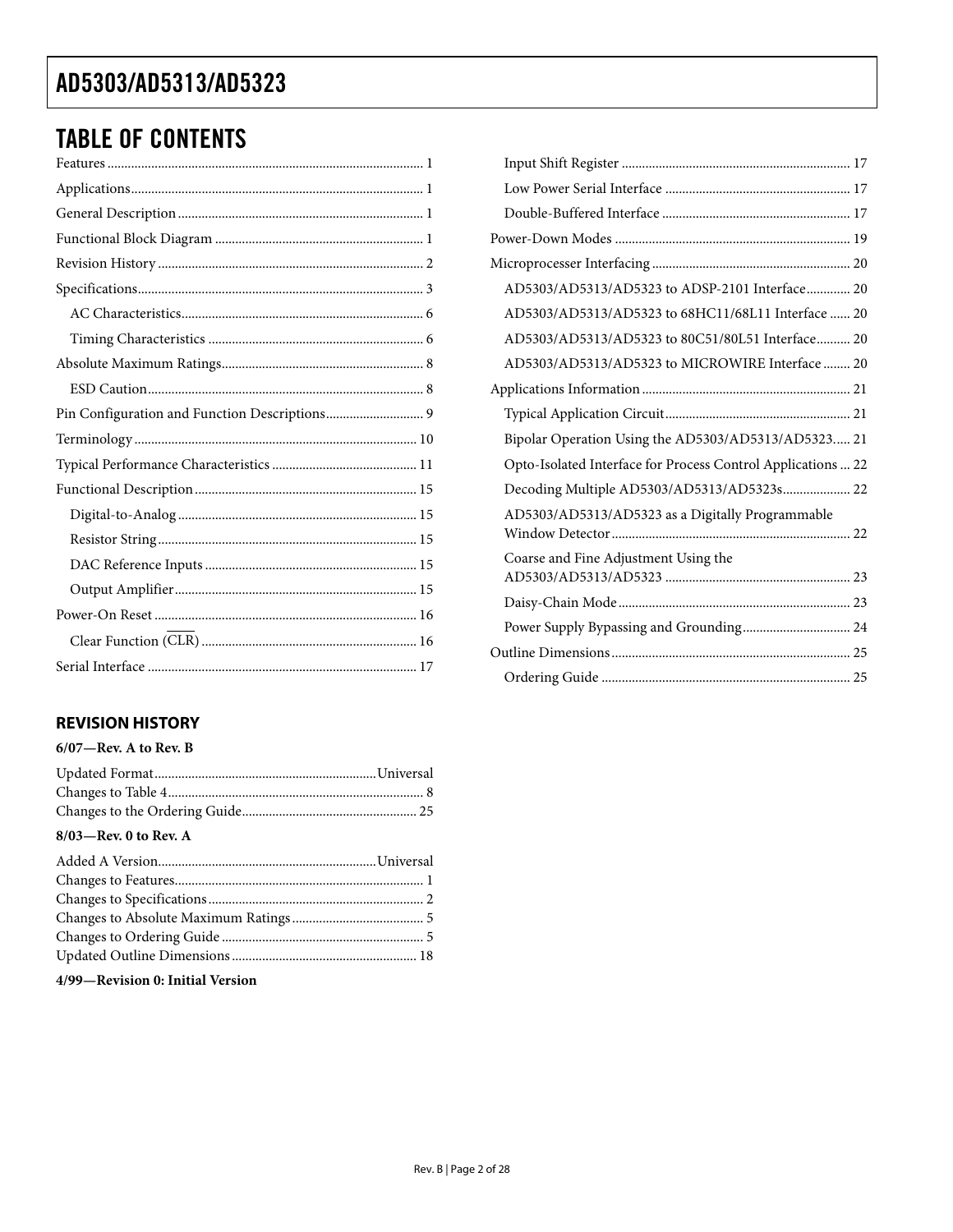## <span id="page-2-0"></span>**SPECIFICATIONS**

 $V_{DD} = 2.5$  V to 5.5 V;  $V_{REF} = 2$  V;  $R_L = 2$  k $\Omega$  to GND;  $C_L = 200$  pF to GND; all specifications  $T_{MIN}$  to  $T_{MAX}$ , unless otherwise noted.

| יי<br>ı |
|---------|
|---------|

|                                           | A Version <sup>1</sup><br><b>B</b> Version <sup>1</sup> |                  |                       |             |                  |                        |               |                                                         |
|-------------------------------------------|---------------------------------------------------------|------------------|-----------------------|-------------|------------------|------------------------|---------------|---------------------------------------------------------|
| Parameter <sup>2</sup>                    | Min                                                     | <b>Typ</b>       | Max                   | Min         | Typ              | Max                    | Unit          | <b>Conditions/Comments</b>                              |
| DC PERFORMANCE <sup>3, 4</sup>            |                                                         |                  |                       |             |                  |                        |               |                                                         |
| AD5303                                    |                                                         |                  |                       |             |                  |                        |               |                                                         |
| Resolution                                |                                                         | 8                |                       |             | 8                |                        | <b>Bits</b>   |                                                         |
| <b>Relative Accuracy</b>                  |                                                         | ±0.15            | ±1                    |             | ± 0.15           | ±0.5                   | LSB           |                                                         |
| <b>Differential Nonlinearity</b>          |                                                         | ±0.02            | $\pm 0.25$            |             | ± 0.02           | ±0.25                  | <b>LSB</b>    | Guaranteed monotonic by design over<br>all codes        |
| AD5313                                    |                                                         |                  |                       |             |                  |                        |               |                                                         |
| Resolution                                |                                                         | 10               |                       |             | 10               |                        | <b>Bits</b>   |                                                         |
| <b>Relative Accuracy</b>                  |                                                         | ±0.5             | ±4                    |             | ± 0.5            | ±2                     | <b>LSB</b>    |                                                         |
| <b>Differential Nonlinearity</b>          |                                                         | ±0.05            | ±0.5                  |             | ± 0.05           | ±0.5                   | <b>LSB</b>    | Guaranteed monotonic by design over<br>all codes        |
| AD5323                                    |                                                         |                  |                       |             |                  |                        |               |                                                         |
| Resolution                                |                                                         | 12               |                       |             | 12               |                        | <b>Bits</b>   |                                                         |
| <b>Relative Accuracy</b>                  |                                                         | ±2               | ±16                   |             | ±2               | $\pm 8$                | LSB           |                                                         |
| <b>Differential Nonlinearity</b>          |                                                         | ±0.2             | ±1                    |             | ±0.2             | ±1                     | LSB           | Guaranteed monotonic by design over<br>all codes        |
| <b>Offset Error</b>                       |                                                         | ±0.4             | ±3                    |             | ±0.4             | ±3                     | % of FSR      | See Figure 2 and Figure 3                               |
| <b>Gain Error</b>                         |                                                         | ±0.15            | ±1                    |             | $\pm 0.15$       | ±1                     | % of FSR      | See Figure 2 and Figure 3                               |
| Lower Dead Band                           |                                                         | 10               | 60                    |             | 10               | 60                     | mV            | See Figure 2 and Figure 3                               |
| Offset Error Drift <sup>5</sup>           |                                                         | $-12$            |                       |             | $-12$            |                        | ppm of FSR/°C |                                                         |
| Gain Error Drift <sup>5</sup>             |                                                         | $-5$             |                       |             | $-5$             |                        | ppm of FSR/°C |                                                         |
| Power Supply Rejection Ratio <sup>5</sup> |                                                         | $-60$            |                       |             | $-60$            |                        | dB            | $\Delta V_{DD} = \pm 10\%$                              |
| DC Crosstalk <sup>5</sup>                 |                                                         | 30               |                       |             | 30               |                        | $\mu$ V       |                                                         |
| DAC REFERENCE INPUTS <sup>5</sup>         |                                                         |                  |                       |             |                  |                        |               |                                                         |
| <b>VREF Input Range</b>                   | 1                                                       |                  | <b>V<sub>DD</sub></b> | 1           |                  | <b>V</b> <sub>DD</sub> | V             | Buffered reference mode                                 |
|                                           | $\mathbf 0$                                             |                  | <b>V<sub>DD</sub></b> | $\mathbf 0$ |                  | $V_{DD}$               | V             | Unbuffered reference mode                               |
| V <sub>REF</sub> Input Impedance          |                                                         | $>10$            |                       |             | >10              |                        | MΩ            | Buffered reference mode                                 |
|                                           |                                                         | 180              |                       |             | 180              |                        | kΩ            | Unbuffered reference mode                               |
|                                           |                                                         |                  |                       |             |                  |                        |               | 0 V to VREF output range, input                         |
|                                           |                                                         |                  |                       |             |                  |                        |               | $impedance = RDAC$                                      |
|                                           |                                                         | 90               |                       |             | 90               |                        | kΩ            | Unbuffered reference mode                               |
|                                           |                                                         |                  |                       |             |                  |                        |               | 0 V to 2 VREF output range, input<br>$impedance = RDAC$ |
| Reference Feedthrough                     |                                                         | $-90$            |                       |             | -90              |                        | dB            | Frequency = $10$ kHz                                    |
| Channel-to-Channel Isolation              |                                                         | $-80$            |                       |             | $-80$            |                        | dB            | Frequency = $10$ kHz                                    |
| OUTPUT CHARACTERISTICS <sup>5</sup>       |                                                         |                  |                       |             |                  |                        |               |                                                         |
| Minimum Output Voltage <sup>6</sup>       |                                                         | 0.001            |                       |             | 0.001            |                        | V min         | This is a measure of the minimum and                    |
| Maximum Output Voltage <sup>6</sup>       |                                                         | $V_{DD} - 0.001$ |                       |             | $V_{DD} - 0.001$ |                        | V max         | maximum drive capability of the output<br>amplifier     |
| DC Output Impedance                       |                                                         | 0.5              |                       |             | 0.5              |                        | Ω             |                                                         |
| <b>Short-Circuit Current</b>              |                                                         | 50               |                       |             | 50               |                        | mA            | $V_{DD} = 5 V$                                          |
|                                           |                                                         | 20               |                       |             | 20               |                        | mA            | $V_{DD} = 3 V$                                          |
| Power-Up Time                             |                                                         | 2.5              |                       |             | 2.5              |                        | μs            | Coming out of power-down mode;<br>$V_{DD} = 5 V$        |
|                                           |                                                         | 5                |                       |             | 5                |                        | μs            | Coming out of power-down mode;<br>$V_{DD} = 3 V$        |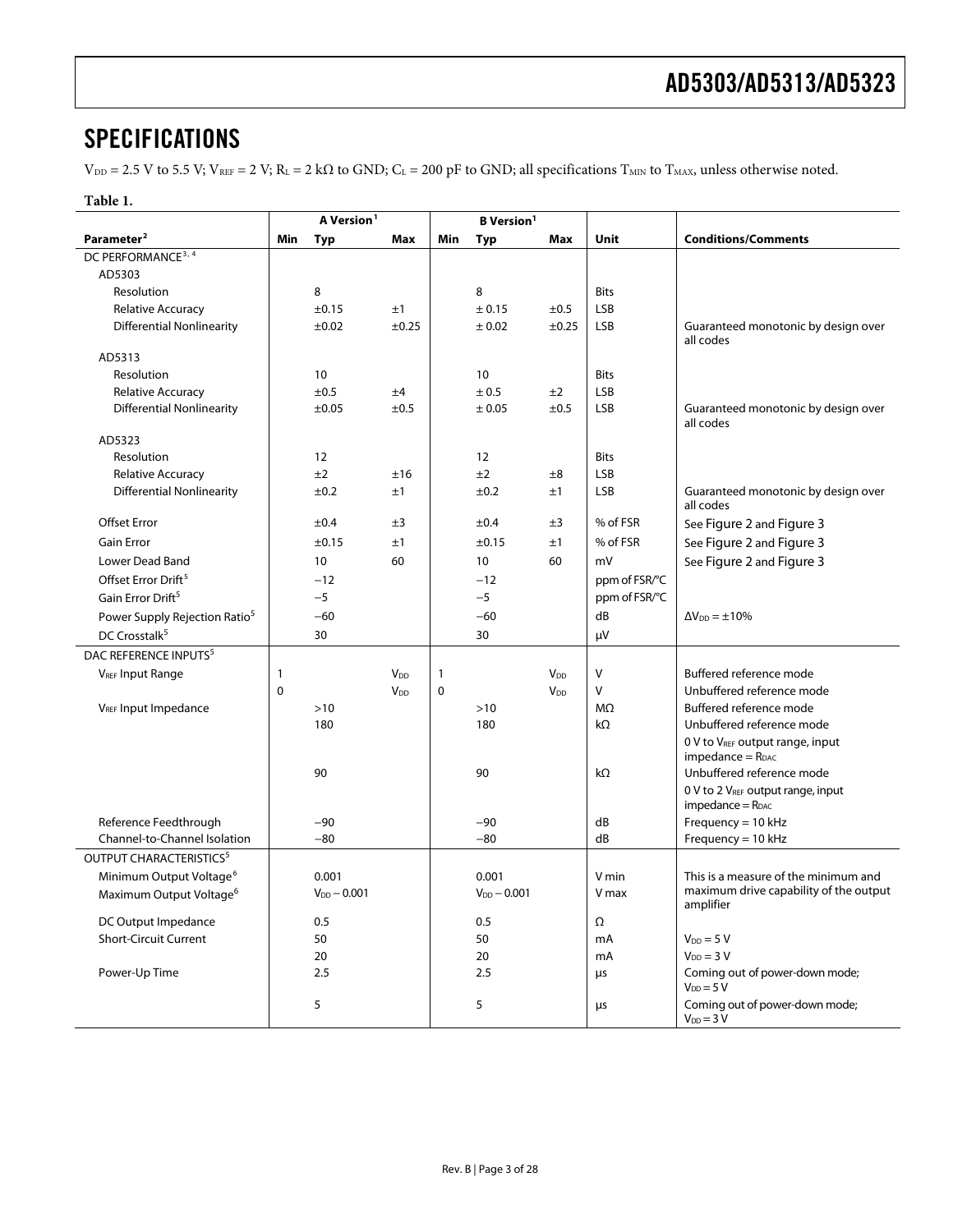<span id="page-3-0"></span>

|                                             |            | A Version <sup>1</sup> |              |     | <b>B</b> Version <sup>1</sup> |              |              |                                                                                         |
|---------------------------------------------|------------|------------------------|--------------|-----|-------------------------------|--------------|--------------|-----------------------------------------------------------------------------------------|
| Parameter <sup>2</sup>                      | <b>Min</b> | <b>Typ</b>             | <b>Max</b>   | Min | Typ                           | <b>Max</b>   | Unit         | <b>Conditions/Comments</b>                                                              |
| LOGIC INPUTS <sup>5</sup>                   |            |                        |              |     |                               |              |              |                                                                                         |
| <b>Input Current</b>                        |            |                        | ±1           |     |                               | ±1           | μA           |                                                                                         |
| Input Low Voltage, VL                       |            |                        | 0.8          |     |                               | 0.8          | $\vee$       | $V_{DD} = 5 V \pm 10\%$                                                                 |
|                                             |            |                        | 0.6          |     |                               | 0.6          | V            | $V_{DD} = 3 V \pm 10\%$                                                                 |
|                                             |            |                        | 0.5          |     |                               | 0.5          | V            | $V_{DD} = 2.5 V$                                                                        |
| Input High Voltage, VIH                     | 2.4        |                        |              | 2.4 |                               |              | $\vee$       | $V_{DD} = 5 V \pm 10\%$                                                                 |
|                                             | 2.1        |                        |              | 2.1 |                               |              | V            | $V_{DD} = 3 V \pm 10\%$                                                                 |
|                                             | 2.0        |                        |              | 2.0 |                               |              | V            | $V_{DD} = 2.5 V$                                                                        |
| Pin Capacitance                             |            | $\overline{2}$         | 3.5          |     | $\overline{2}$                | 3.5          | pF           |                                                                                         |
| LOGIC OUTPUT (SDO) <sup>5</sup>             |            |                        |              |     |                               |              |              |                                                                                         |
| $V_{DD} = 5 V \pm 10\%$                     |            |                        |              |     |                               |              |              |                                                                                         |
| <b>Output Low Voltage</b>                   |            |                        | 0.4          |     |                               | 0.4          | v            | $I_{SINK} = 2 mA$                                                                       |
| Output High Voltage                         | 4.0        |                        |              | 4.0 |                               |              | $\vee$       | $I_{\text{SOWRCF}} = 2 \text{ mA}$                                                      |
| $V_{DD} = 3 V \pm 10\%$                     |            |                        |              |     |                               |              |              |                                                                                         |
| <b>Output Low Voltage</b>                   |            |                        | 0.4          |     |                               | 0.4          | V            | $I_{SINK} = 2 mA$                                                                       |
| Output High Voltage                         | 2.4        |                        |              | 2.4 |                               |              | $\mathsf{V}$ | $I_{\text{SOLRCF}} = 2 \text{ mA}$                                                      |
| Floating-State Leakage Current              |            |                        | $\mathbf{1}$ |     |                               | $\mathbf{1}$ | μA           | $DCEN = GND$                                                                            |
| <b>Floating-State Output</b><br>Capacitance |            | 3                      |              |     | 3                             |              | pF           | $DCEN = GND$                                                                            |
| POWER REQUIREMENTS                          |            |                        |              |     |                               |              |              |                                                                                         |
| V <sub>DD</sub>                             | 2.5        |                        | 5.5          | 2.5 |                               | 5.5          | $\vee$       | I <sub>DD</sub> specification is valid for all DAC codes                                |
| I <sub>DD</sub> (Normal Mode)               |            |                        |              |     |                               |              |              | Both DACs active and excluding load<br>currents                                         |
| $V_{DD} = 4.5 V$ to 5.5 V                   |            | 300                    | 450          |     | 300                           | 450          | μA           | Both DACs in unbuffered mode:                                                           |
| $V_{DD}$ = 2.5 V to 3.6 V                   |            | 230                    | 350          |     | 230                           | 350          | μA           | $V_{IH} = V_{DD}$ and $V_{IL} = GND$ ; in buffered                                      |
|                                             |            |                        |              |     |                               |              |              | mode, extra current is typically x µA<br>per DAC, where $x = 5 \mu A + V_{REF}/R_{DAC}$ |
| I <sub>DD</sub> (Full Power-Down)           |            |                        |              |     |                               |              |              |                                                                                         |
| $V_{DD} = 4.5 V$ to 5.5 V                   |            | 0.2                    | $\mathbf{1}$ |     | 0.2                           | $\mathbf{1}$ | μA           |                                                                                         |
| $V_{DD}$ = 2.5 V to 3.6 V                   |            | 0.05                   | 1            |     | 0.05                          | $\mathbf{1}$ | μA           |                                                                                         |

1 Temperature range for Version A, Version B: −40°C to +105°C.

<sup>2</sup> See the [Terminology s](#page-9-1)ection.<br><sup>3</sup> DC specifications tested with the outputs unloaded.<br><sup>4</sup> Linearity is tested using a reduced code range: AD5303 (Code 8 to Code 248); AD5313 (Code 28 to Code 995); AD5323 (Code 115 to Co

 $6$  In order for the amplifier output to reach its minimum voltage, offset error must be negative. In order for the amplifier output to reach its maximum voltage, VREF = VDD and offset plus gain error must be positive.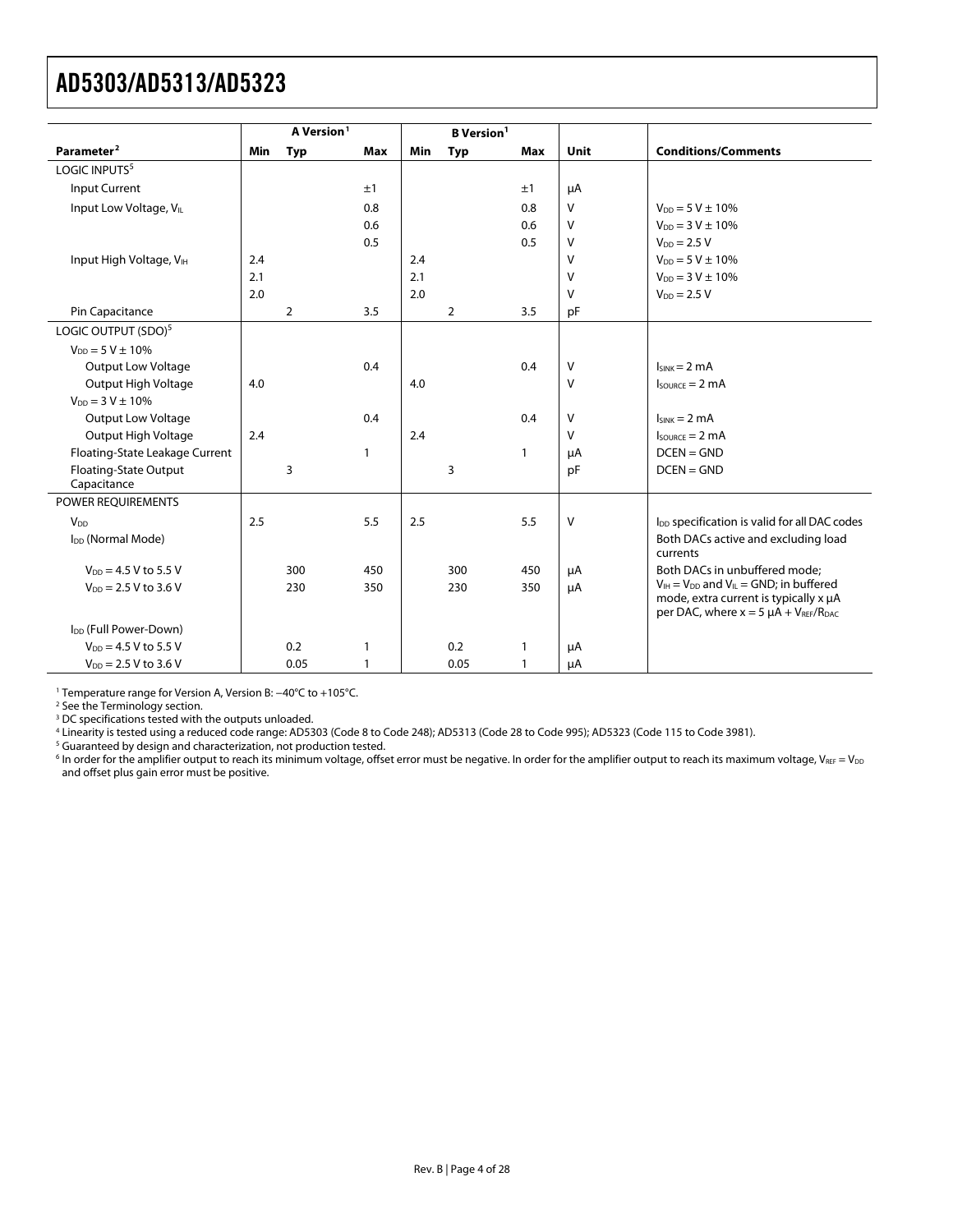<span id="page-4-1"></span><span id="page-4-0"></span>

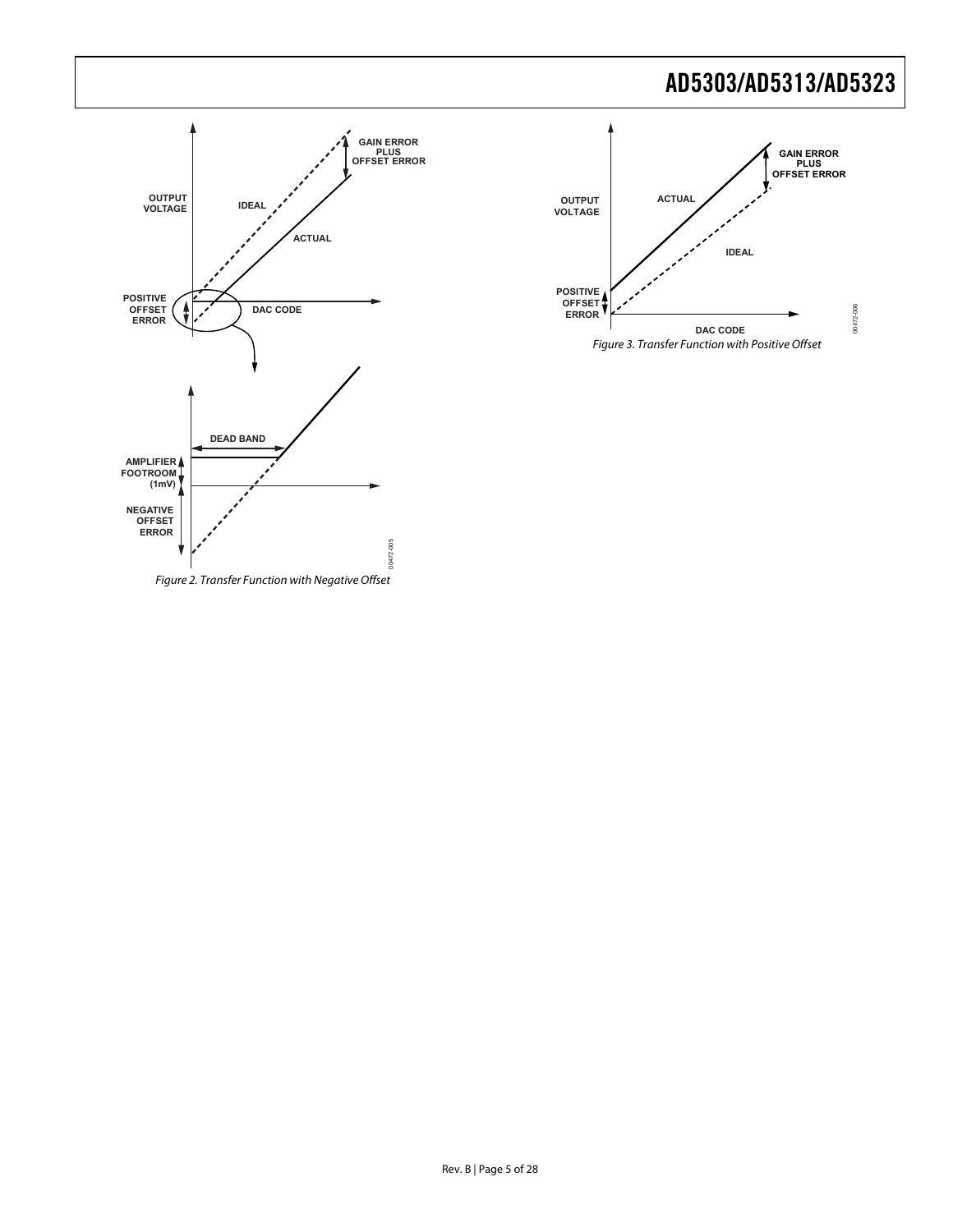### <span id="page-5-1"></span><span id="page-5-0"></span>**AC CHARACTERISTICS1**

 $V_{DD} = 2.5$  V to 5.5 V; R<sub>L</sub> = 2 k $\Omega$  to GND; C<sub>L</sub> = 200 pF to GND; all specifications T<sub>MIN</sub> to T<sub>MAX</sub>, unless otherwise noted.

#### **Table 2.**

|                                     | A. B Version <sup>3</sup> |       |     |            |                                                                    |
|-------------------------------------|---------------------------|-------|-----|------------|--------------------------------------------------------------------|
| Parameter <sup>2</sup>              | Min                       | Typ   | Max | Unit       | <b>Conditions/Comments</b>                                         |
| Output Voltage Settling Time        |                           |       |     |            | $V_{REF} = V_{DD} = 5 V$                                           |
| AD5303                              |                           | 6     | 8   | μs         | $\frac{1}{4}$ scale to $\frac{3}{4}$ scale change (0x40 to 0xc0)   |
| AD5313                              |                           | 7     | 9   | μs         | $\frac{1}{4}$ scale to $\frac{3}{4}$ scale change (0x100 to 0x300) |
| AD5323                              |                           | 8     | 10  | <b>LIS</b> | $\frac{1}{4}$ scale to $\frac{3}{4}$ scale change (0x400 to 0xc00) |
| Slew Rate                           |                           | 0.7   |     | $V/\mu s$  |                                                                    |
| Major-Code Transition Glitch Energy |                           | 12    |     | $nV-s$     | 1 LSB change around major carry                                    |
|                                     |                           |       |     |            | $(01111$ to $10000)$                                               |
| Digital Feedthrough                 |                           | 0.10  |     | $nV-S$     |                                                                    |
| Analog Crosstalk                    |                           | 0.01  |     | $nV-S$     |                                                                    |
| DAC-to-DAC Crosstalk                |                           | 0.01  |     | $nV-S$     |                                                                    |
| Multiplying Bandwidth               |                           | 200   |     | kHz        | $V_{REF}$ = 2 V $\pm$ 0.1 V p-p, unbuffered mode                   |
| <b>Total Harmonic Distortion</b>    |                           | $-70$ |     | dB         | $V_{REF}$ = 2.5 V $\pm$ 0.1 V p-p, frequency = 10 kHz              |

<sup>1</sup> Guaranteed by design and characterization, not production tested.

<sup>2</sup> See the [Terminology](#page-9-1) section.<br><sup>3</sup> Temperature range for Version A and Version B: −40°C to +105°C.

### **TIMING CHARACTERISTICS**

 $V_{DD} = 2.5$  V to 5.5 V; all specifications  $T_{MIN}$  to  $T_{MAX}$ , unless otherwise noted.

#### **Table 3.**

|                              | Limit at T <sub>MIN</sub> , T <sub>MAX</sub> |        |                                       |
|------------------------------|----------------------------------------------|--------|---------------------------------------|
| Parameter <sup>1, 2, 3</sup> | (A, B Version)                               | Unit   | <b>Conditions/Comments</b>            |
| $t_1$                        | 33                                           | ns min | SCLK cycle time                       |
| t <sub>2</sub>               | 13                                           | ns min | SCLK high time                        |
| $t_3$                        | 13                                           | ns min | <b>SCLK</b> low time                  |
| t <sub>4</sub>               | 0                                            | ns min | SYNC to SCLK rising edge setup time   |
| t <sub>5</sub>               | 5                                            | ns min | Data setup time                       |
| t <sub>6</sub>               | 4.5                                          | ns min | Data hold time                        |
| t <sub>7</sub>               | 0                                            | ns min | SCLK falling edge to SYNC rising edge |
| t <sub>8</sub>               | 100                                          | ns min | Minimum SYNC high time                |
| t9                           | 20                                           | ns min | LDAC pulse width                      |
| $t_{10}$                     | 20                                           | ns min | SCLK falling edge to LDAC rising edge |
| $t_{11}$                     | 20                                           | ns min | CLR pulse width                       |
| $t_{12}$ <sup>4, 5</sup>     | 5                                            | ns min | SCLK falling edge to SDO invalid      |
| $t_{13}$ <sup>4, 5</sup>     | 20                                           | ns max | SCLK falling edge to SDO valid        |
| $t_{14}^5$                   | 0                                            | ns min | SCLK falling edge to SYNC rising edge |
| $t_{15}$ <sup>5</sup>        | 10                                           | ns min | SYNC rising edge to SCLK rising edge  |

<sup>1</sup> Guaranteed by design and characterization, not production tested.

<sup>2</sup> All input signals are specified with tr = tf = 5 ns (10% to 90% of V<sub>DD</sub>) and timed from a voltage level of (V<sub>IL</sub> + V<sub>IH</sub>)/2.<br><sup>3</sup> See Figure 4 and Figure 5

<sup>3</sup> Se[e Figure 4 a](#page-6-0)nd Figure 5.

<sup>4</sup> These are measured with the load circuit of Figure 4.<br><sup>5</sup> Daisy-chain mode only (see Figure 47)

<sup>5</sup> Daisy-chain mode only (see Figure 47).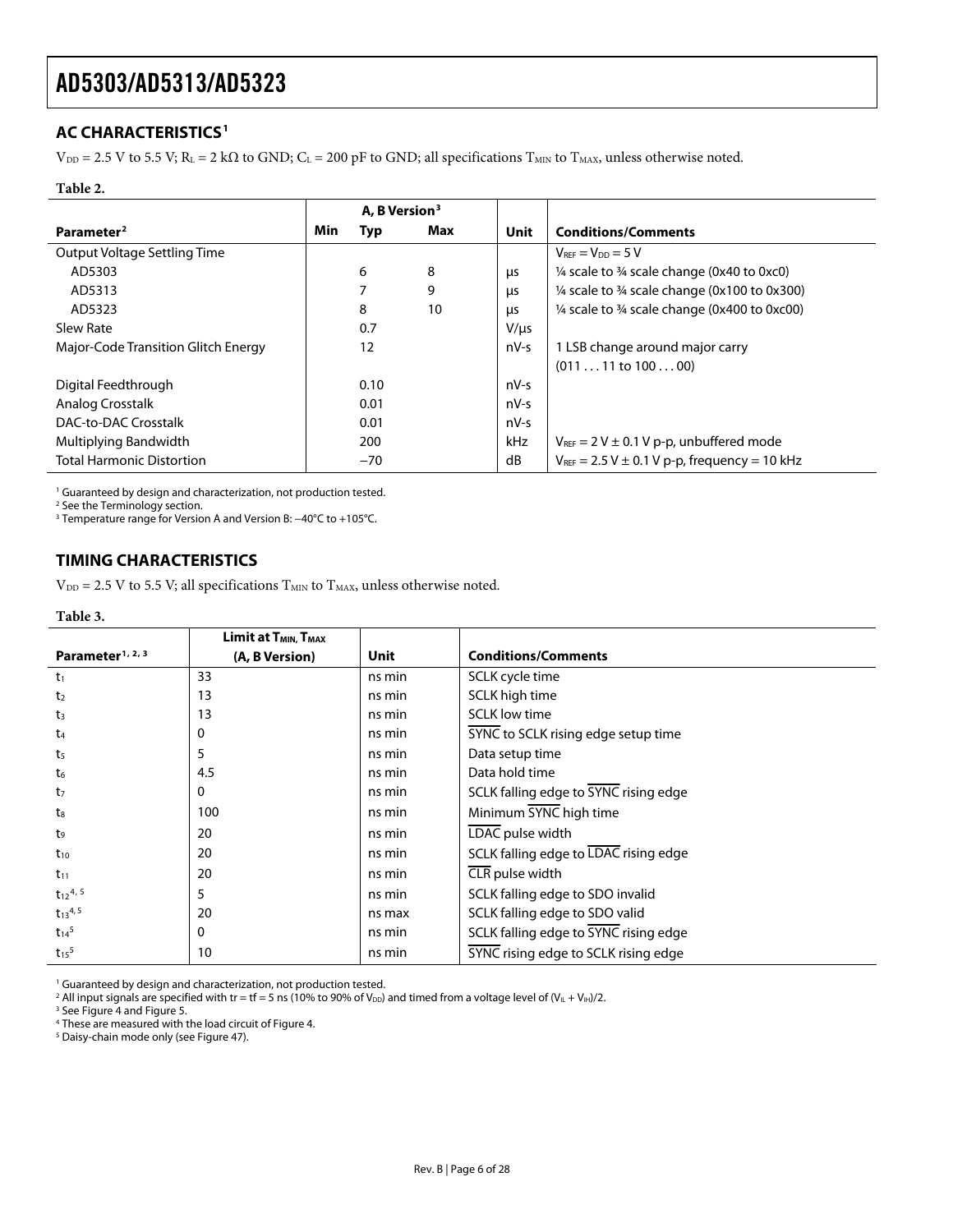

Figure 4. Load Circuit for Digital Output (SDO) Timing Specifications

<span id="page-6-1"></span><span id="page-6-0"></span>

Figure 5. Serial Interface Timing Diagram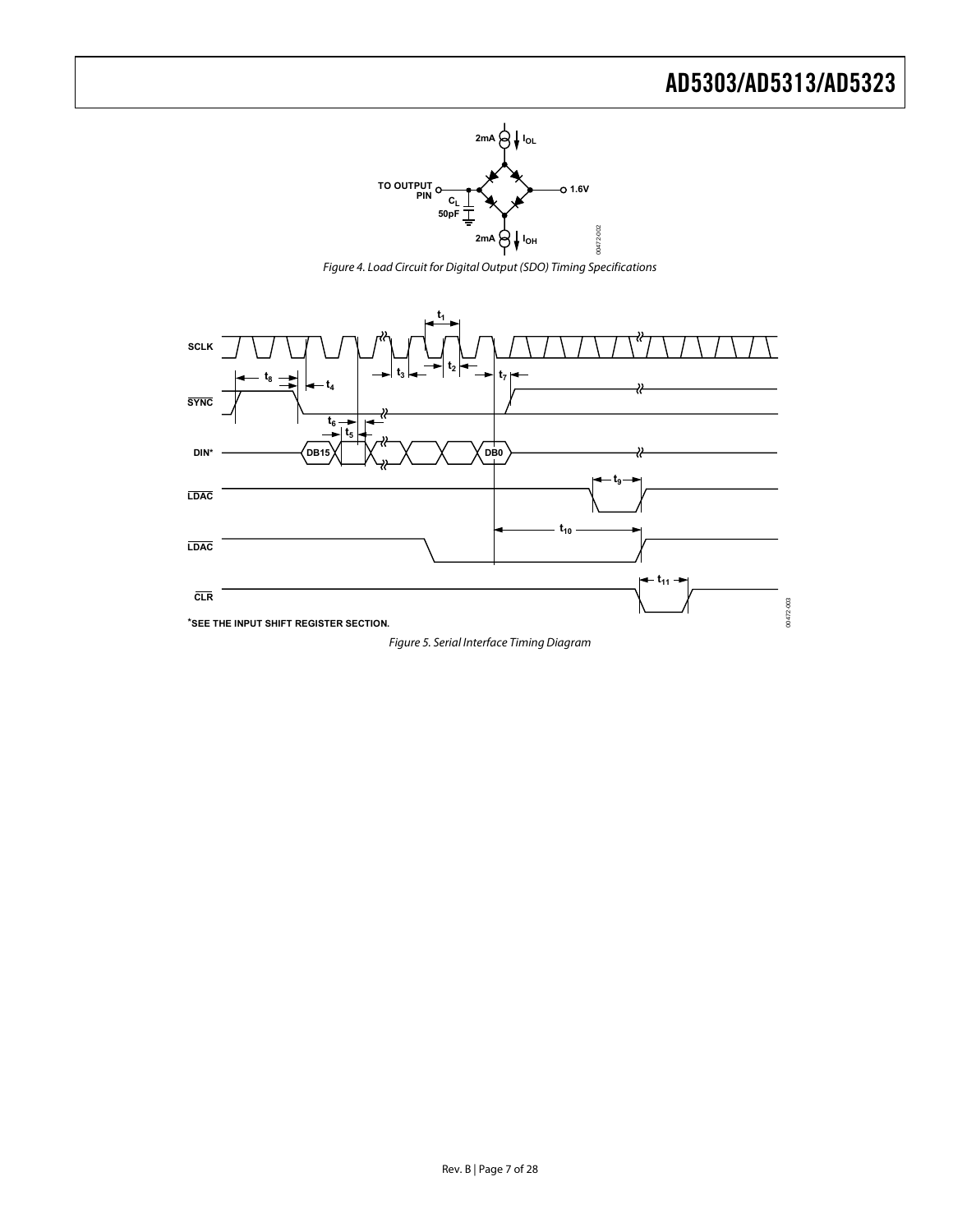## <span id="page-7-0"></span>ABSOLUTE MAXIMUM RATINGS

 $T_A = 25$ °C, unless otherwise noted.<sup>1</sup>

#### **Table 4.**

| Parameter                                 | Rating                               |
|-------------------------------------------|--------------------------------------|
| V <sub>DD</sub> to GND                    | $-0.3$ V to $+7$ V                   |
| Digital Input Voltage to GND              | $-0.3$ V to V <sub>DD</sub> $+0.3$ V |
| Digital Output Voltage to GND             | $-0.3$ V to V <sub>DD</sub> $+0.3$ V |
| Reference Input Voltage to GND            | $-0.3$ V to $V_{DD}$ + 0.3 V         |
| VουτΑ. VουτΒ to GND                       | $-0.3$ V to V <sub>DD</sub> + 0.3 V  |
| Operating Temperature Range               |                                      |
| Industrial (A, B Version)                 | $-40^{\circ}$ C to $+105^{\circ}$ C  |
| Storage Temperature Range                 | $-65^{\circ}$ C to $+150^{\circ}$ C  |
| Junction Temperature (T <sub>J</sub> Max) | $150^{\circ}$ C                      |
| 16-Lead TSSOP Package                     |                                      |
| Power Dissipation                         | $(T1 max - TA)/\thetaIA$             |
| $\theta_{JA}$ Thermal Impedance           | 160°C/W                              |
| Lead Temperature                          | JEDEC Industry Standard              |
| Soldering                                 | J-STD-020                            |

<sup>1</sup> Transient currents of up to 100 mA do not cause SCR latch-up.

Stresses above those listed under Absolute Maximum Ratings may cause permanent damage to the device. This is a stress rating only; functional operation of the device at these or any other conditions above those indicated in the operational section of this specification is not implied. Exposure to absolute maximum rating conditions for extended periods may affect device reliability.

### **ESD CAUTION**



ESD (electrostatic discharge) sensitive device. Charged devices and circuit boards can discharge<br>without detection. Although this product features patented or proprietary protection circuitry, damage may occur on devices subjected to high energy ESD. Therefore, proper ESD precautions should be taken to avoid performance degradation or loss of functionality.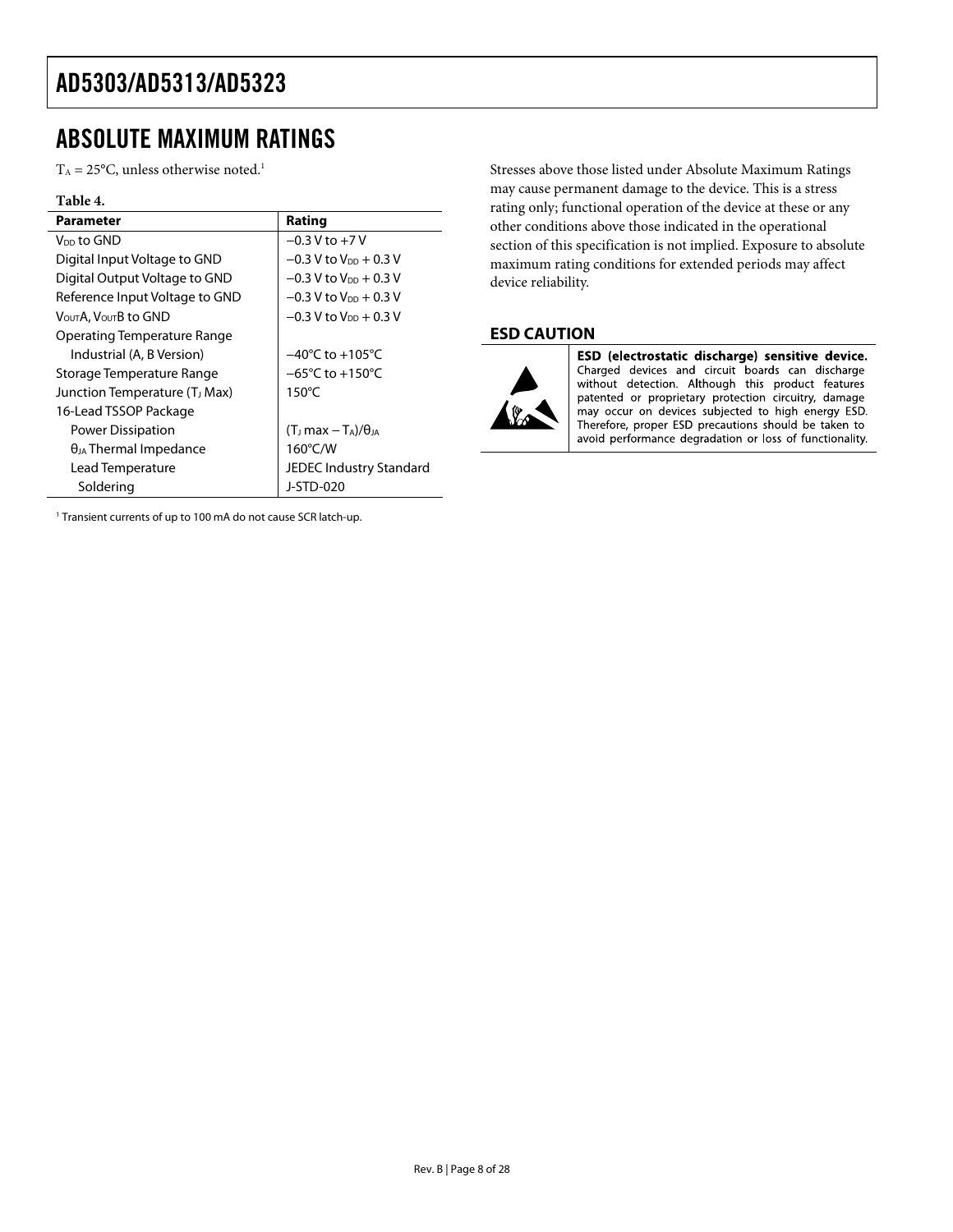## <span id="page-8-0"></span>PIN CONFIGURATION AND FUNCTION DESCRIPTIONS



Figure 6. Pin Configuration

| Pin No.        | <b>Mnemonic</b>         | <b>Description</b>                                                                                                                                                                                                                                                                                                                                                                                                        |
|----------------|-------------------------|---------------------------------------------------------------------------------------------------------------------------------------------------------------------------------------------------------------------------------------------------------------------------------------------------------------------------------------------------------------------------------------------------------------------------|
| $\mathbf{1}$   | <b>CLR</b>              | Active Low Control Input. Loads all zeros to both input and DAC registers.                                                                                                                                                                                                                                                                                                                                                |
| $\overline{2}$ | <b>LDAC</b>             | Active Low Control Input. Transfers the contents of the input registers to their respective DAC registers. Pulsing<br>this pin low allows either or both DAC registers to be updated if the input registers have new data. This allows<br>the simultaneous update of both DAC outputs.                                                                                                                                    |
| 3              | <b>V<sub>DD</sub></b>   | Power Supply Input. These parts can be operated from 2.5 V to 5.5 V, and the supply should be decoupled to GND.                                                                                                                                                                                                                                                                                                           |
| 4              | $V_{REF}B$              | Reference Input Pin for DAC B. It may be configured as a buffered or an unbuffered input, depending on the state<br>of the BUF B pin. It has an input range from 0 V to $V_{DD}$ in unbuffered mode and from 1 V to $V_{DD}$ in buffered mode.                                                                                                                                                                            |
| 5              | <b>V<sub>REF</sub>A</b> | Reference Input Pin for DAC A. It may be configured as a buffered or an unbuffered input depending on the state<br>of the BUF A pin. It has an input range from 0 to $V_{DD}$ in unbuffered mode and from 1 V to $V_{DD}$ in buffered mode.                                                                                                                                                                               |
| 6              | <b>VOUTA</b>            | Buffered Analog Output Voltage from DAC A. The output amplifier has rail-to-rail operation.                                                                                                                                                                                                                                                                                                                               |
| 7              | <b>BUFA</b>             | Control Pin. Controls whether the reference input for DAC A is unbuffered or buffered. If this pin is tied low, the<br>reference input is unbuffered. If it is tied high, the reference input is buffered.                                                                                                                                                                                                                |
| 8              | <b>BUFB</b>             | Control Pin. Controls whether the reference input for DAC B is unbuffered or buffered. If this pin is tied low, the<br>reference input is unbuffered. If it is tied high, the reference input is buffered.                                                                                                                                                                                                                |
| 9              | <b>DCEN</b>             | This pin is used to enable the daisy-chaining option. This should be tied high if the part is being used in a daisy<br>chain. The pin should be tied low if it is being used in standalone mode.                                                                                                                                                                                                                          |
| 10             | $\overline{PD}$         | Active Low Control Input. Acts as a hardware power-down option. This pin overrides any software power-down<br>option. Both DACs go into power-down mode when this pin is tied low. The DAC outputs go into a high<br>impedance state and the current consumption of the part drops to 200 nA $@$ 5 V (50 nA $@$ 3 V).                                                                                                     |
| 11             | <b>VoutB</b>            | Buffered Analog Output Voltage from DAC B. The output amplifier has rail-to-rail operation.                                                                                                                                                                                                                                                                                                                               |
| 12             | <b>SYNC</b>             | Active Low Control Input. This is the frame synchronization signal for the input data. When SYNC goes low, it<br>powers on the SCLK and DIN buffers and enables the input shift register. Data is transferred in on the falling<br>edges of the following 16 clocks. If SYNC is taken high before the 16th falling edge, the rising edge of SYNC acts<br>as an interrupt and the write sequence is ignored by the device. |
| 13             | <b>SCLK</b>             | Serial Clock Input. Data is clocked into the input shift register on the falling edge of the serial clock input. Data<br>can be transferred at rates up to 30 MHz. The SCLK input buffer is powered down after each write cycle.                                                                                                                                                                                          |
| 14             | <b>DIN</b>              | Serial Data Input. This device has a 16-bit shift register. Data is clocked into the register on the falling edge of the<br>serial clock input. The DIN input buffer is powered down after each write cycle.                                                                                                                                                                                                              |
| 15             | <b>GND</b>              | Ground Reference Point for All Circuitry on the Part.                                                                                                                                                                                                                                                                                                                                                                     |
| 16             | <b>SDO</b>              | Serial Data Output. Can be used for daisy-chaining a number of these devices together or for reading back the<br>data in the shift register for diagnostic purposes. The serial data output is valid on the falling edge of the clock.                                                                                                                                                                                    |

#### **Table 5. Pin Function Descriptions**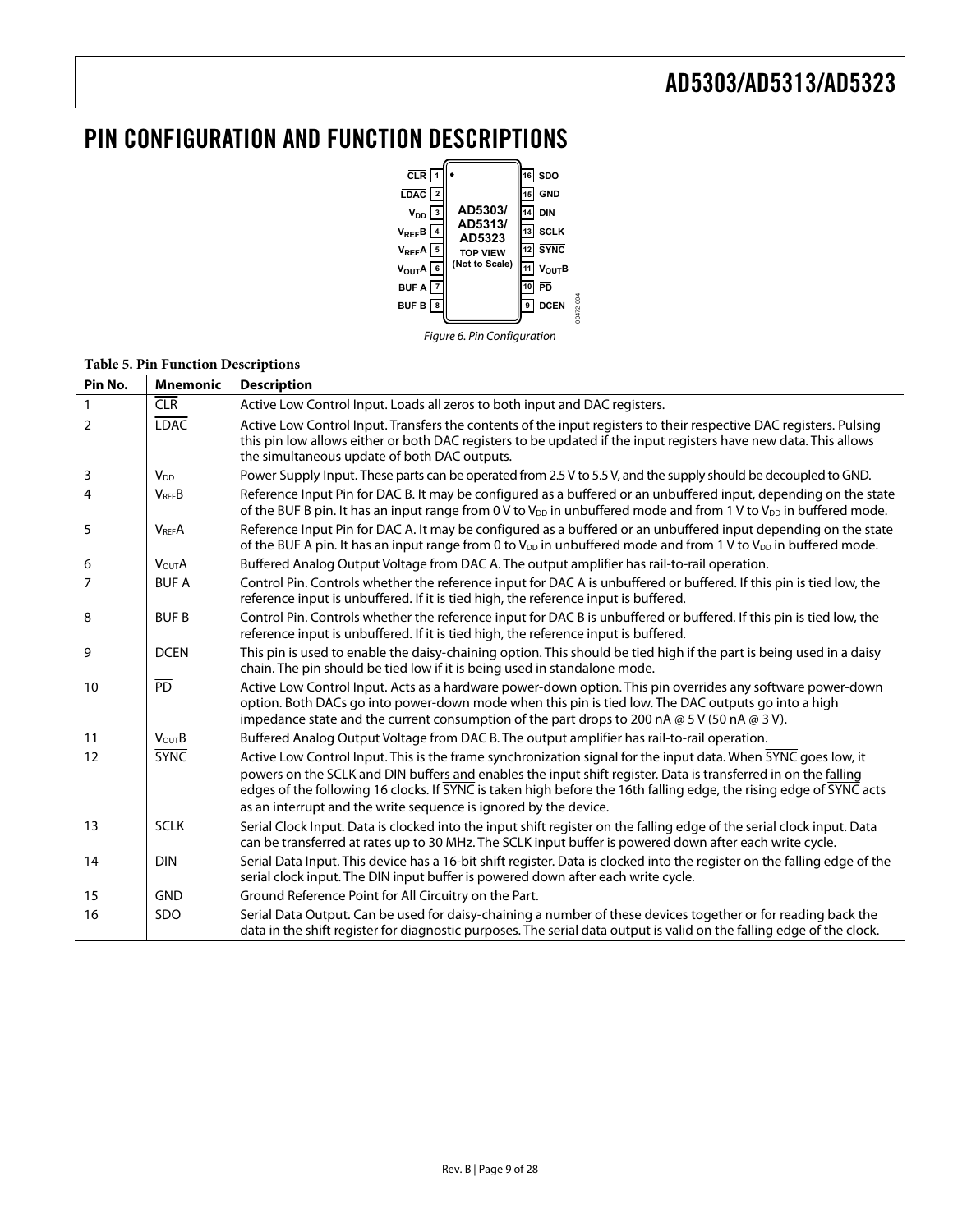## <span id="page-9-1"></span><span id="page-9-0"></span>**TERMINOLOGY**

### **Relative Accuracy or Integral Nonlinearity (INL)**

For the DAC, relative accuracy or integral nonlinearity is a measure of the maximum deviation, in LSB, from a straight line passing through the actual endpoints of the DAC transfer function. A typical INL error vs. code plot can be seen in [Figure 7](#page-10-1), [Figure 8](#page-10-2), and [Figure 9](#page-10-3).

### **Differential Nonlinearity (DNL)**

Differential nonlinearity is the difference between the measured change and the ideal 1 LSB change between any two adjacent codes. A specified DNL of ±1 LSB maximum ensures monotonicity. This DAC is guaranteed monotonic by design. A typical DNL error vs. code plot can be seen in [Figure 10](#page-10-1), [Figure 11](#page-10-2), and [Figure 12](#page-10-4).

### **Offset Error**

This is a measure of the offset error of the DAC and the output amplifier. It is expressed as a percentage of the full-scale range.

### **Gain Error**

This is a measure of the span error of the DAC. It is the deviation in slope of the actual DAC transfer characteristic from the ideal expressed as a percentage of the full-scale range.

### **Offset Error Drift**

This is a measure of the change in offset error with changes in temperature. It is expressed in (ppm of full-scale range)/°C.

### **Gain Error Drift**

This is a measure of the change in gain error with changes in temperature. It is expressed in (ppm of full-scale range)/°C.

### **Major-Code Transition Glitch Energy**

Major-code transition glitch energy is the energy of the impulse injected into the analog output when the code in the DAC register changes state. It is normally specified as the area of the glitch in nV-s and is measured when the digital code is changed by 1 LSB at the major carry transition  $(011 \dots 11$  to  $100 \dots 00$  or  $100 \dots$ 00 to  $011...11$ ).

### **Digital Feedthrough**

Digital feedthrough is a measure of the impulse injected into the analog output of the DAC from the digital input pins of the device, but is measured when the DAC is not being written to (SYNC held high). It is specified in nV-s and is measured with a full-scale change on the digital input pins, that is, from all 0s to all 1s and vice versa.

### **Analog Crosstalk**

This is the glitch impulse transferred to the output of one DAC due to a change in the output of the other DAC. It is measured by loading one of the input registers with a full-scale code change (all 0s to all 1s and vice versa) while keeping LDAC high. Then pulse  $\overline{\text{LDAC}}$  low and monitor the output of the DAC whose digital code was not changed. The area of the glitch is expressed in nV-s.

### **DAC-to-DAC Crosstalk**

This is the glitch impulse transferred to the output of one DAC due to a digital code change and subsequent output change of the other DAC. This includes both digital and analog crosstalk. It is measured by loading one of the DACs with a full-scale code change (all 0s to all 1s and vice versa) while keeping LDAC low and monitoring the output of the other DAC. The area of the glitch is expressed in nV-s.

### **DC Crosstalk**

This is the dc change in the output level of one DAC in response to a change in the output of the other DAC. It is measured with a full-scale output change on one DAC while monitoring the other DAC. It is expressed in microvolts.

### **Power Supply Rejection Ratio (PSRR)**

This indicates how the output of the DAC is affected by changes in the supply voltage. PSRR is the ratio of the change in  $V_{\text{OUT}}$  to a change in V<sub>DD</sub> for full-scale output of the DAC. It is measured in decibels.  $V_{REF}$  is held at 2 V and  $V_{DD}$  is varied  $\pm 10\%$ .

### **Reference Feedthrough**

This is the ratio of the amplitude of the signal at the DAC output to the reference input when the DAC output is not being updated (that is, LDAC is high). It is expressed in decibels.

### **Total Harmonic Distortion (THD)**

This is the difference between an ideal sine wave and its attenuated version using the DAC. The sine wave is used as the reference for the DAC and the THD is a measure of the harmonics present on the DAC output. It is measured in decibels.

### **Multiplying Bandwidth**

The amplifiers within the DAC have a finite bandwidth. The multiplying bandwidth is a measure of this. A sine wave on the reference (with full-scale code loaded to the DAC) appears on the output. The multiplying bandwidth is the frequency at which the output amplitude falls to 3 dB below the input.

### **Channel-To-Channel Isolation**

This is a ratio of the amplitude of the signal at the output of one DAC to a sine wave on the reference input of the other DAC. It is measured in decibels.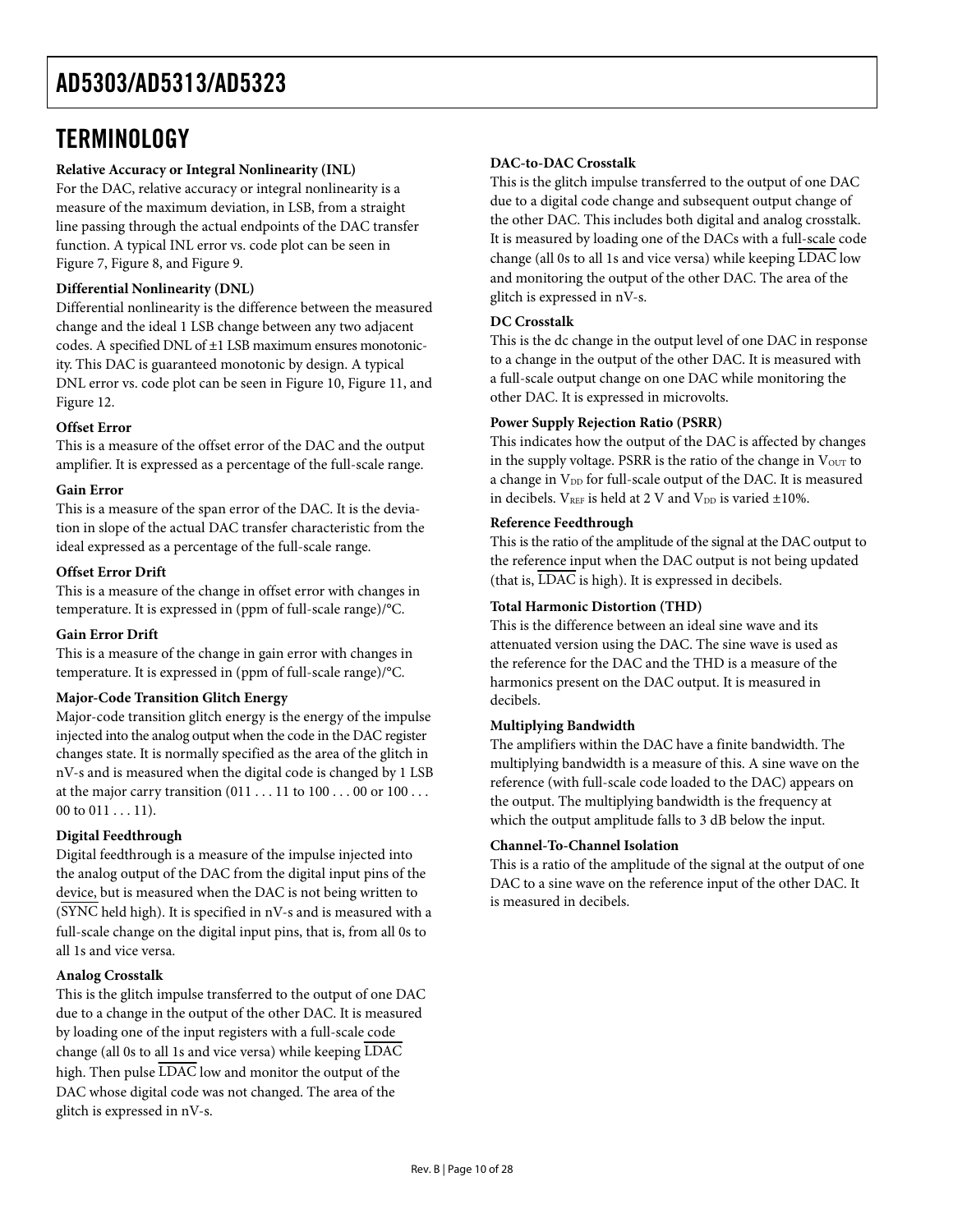### <span id="page-10-4"></span><span id="page-10-3"></span><span id="page-10-2"></span><span id="page-10-1"></span>**1.0** T<sub>A</sub> = 25°C<br>V<sub>DD</sub> = 5V **0.5** INL ERROR (LSB) **INL ERROR (LSB) 0 –0.5** 00472-007 00472-007 **–1.0 <sup>0</sup> 50 100 150 200 250 CODE** Figure 7. AD5303 Typical INL Plot **[3](#page-19-0)** T<sub>A</sub> = 25[°C](#page-19-0)<br>V<sub>DD</sub> = 5V **[2](#page-19-0) [1](#page-19-0)** INL ERROR (LSB) **INL ERROR (LSB) [0](#page-19-0) [–1](#page-19-0) [–2](#page-19-0)** 00172-008 00472-008 **[–3](#page-19-0) [0 200 400 600 800 1000](#page-19-0) CODE** Figure 8. AD5313 Typical INL Plot **[12](#page-19-0)**  $T_A = 25^\circ \text{C}$  $V_{DD} = 5V$ **[8](#page-19-0)** INL ERROR (LSB) **[4](#page-19-0) INL ERROR (LSB) [0](#page-19-0) [–4](#page-19-0) [–8](#page-19-0)** 00472-009 [00472-009](#page-19-0) **[–12](#page-19-0) <sup>0</sup> [1000](#page-19-0) <sup>2000</sup> <sup>3000</sup> <sup>4000</sup> CODE** Figure 9. AD5323 Typical INL Plot

<span id="page-10-0"></span>TYPICAL PERFORMANCE CHARACTERISTICS

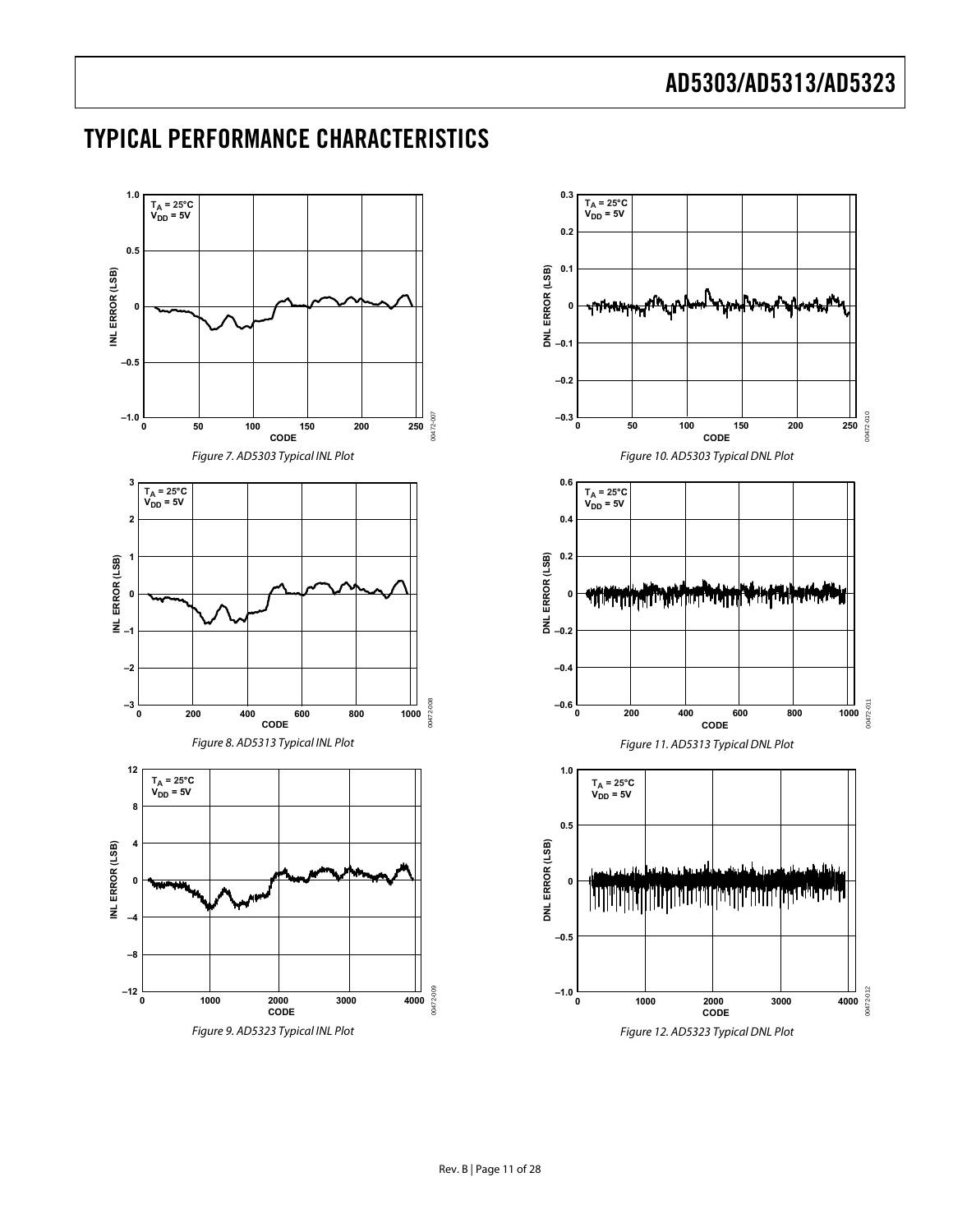

<span id="page-11-0"></span>Figure 15. Offset Error and Gain Error vs. Temperature



Figure 16. I<sub>DD</sub> Histogram with V<sub>DD</sub> = 3 V and V<sub>DD</sub> = 5 V



Figure 18. Supply Current vs. Code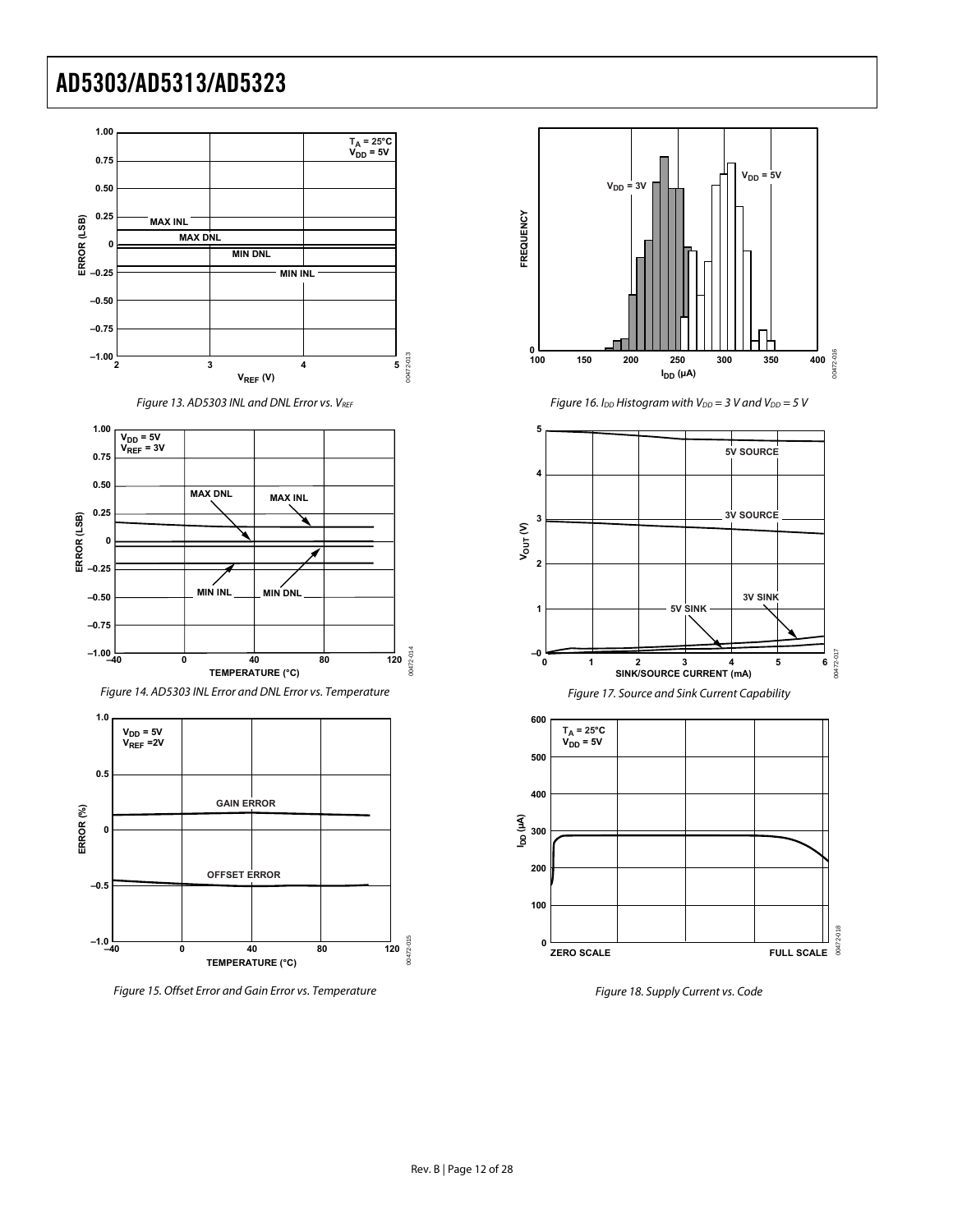

<span id="page-12-0"></span>



Figure 22. Half-Scale Settling (¼ to ¾ Scale Code Change)







Figure 24. Exiting Power-Down to Midscale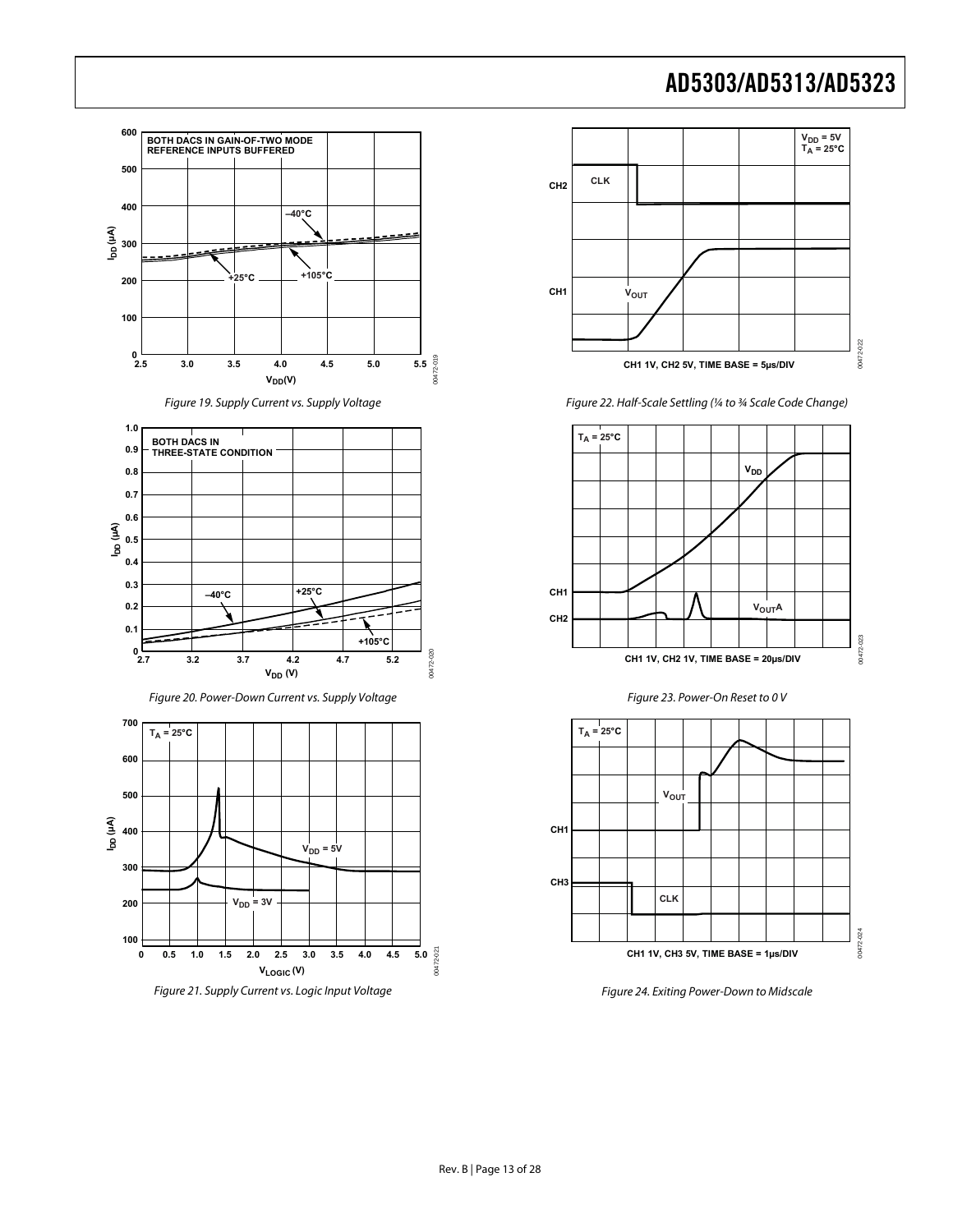



Figure 26. Multiplying Bandwidth (Small-Signal Frequency Response) Figure 28. Full-Scale Error vs. VREF (Buffered)



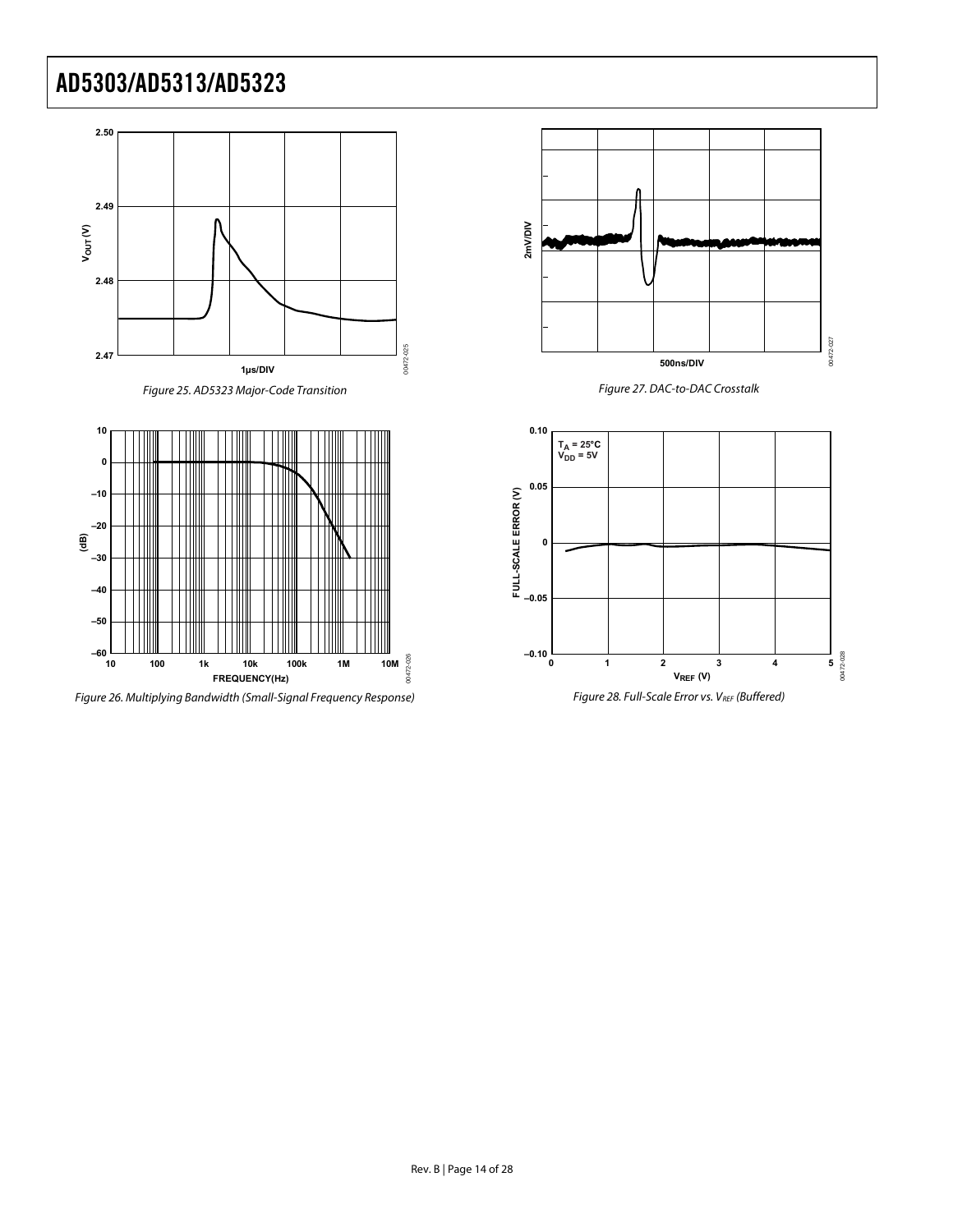## <span id="page-14-1"></span><span id="page-14-0"></span>FUNCTIONAL DESCRIPTION

The AD5303/AD5313/AD5323 are dual resistor-string DACs fabricated on a CMOS process with resolutions of 8-/10-/12-bits respectively. They contain reference buffers and output buffer amplifiers, and are written to via a 3-wire serial interface. They operate from single supplies of 2.5 V to 5.5 V and the output buffer amplifiers provide rail-to-rail output swing with a slew rate of 0.7 V/μs. Each DAC is provided with a separate reference input, which may be buffered to draw virtually no current from the reference source, or unbuffered to give a reference input range from GND to  $V_{DD}$ . The devices have three programmable power-down modes, in which one or both DACs may be turned off completely with a high impedance output, or the output may be pulled low by an on-chip resistor.

### **DIGITAL-TO-ANALOG**

<span id="page-14-3"></span>The architecture of one DAC channel consists of a reference buffer and a resistor-string DAC followed by an output buffer amplifier. The voltage at the  $V_{REF}$  pin provides the reference voltage for the DAC. [Figure 29](#page-14-2) shows a block diagram of the DAC architecture. Because the input coding to the DAC is straight binary, the ideal output voltage is given by

$$
V_{OUT} = \frac{V_{REF} \times D}{2^N}
$$

where:

*D* is the decimal equivalent of the binary code, which is loaded to the DAC register:

 0 to 255 for AD5303 (8 bits) 0 to 1023 for AD5313 (10 bits) 0 to 4095 for AD5323 (12 bits)





<span id="page-14-2"></span>Figure 29. Single DAC Channel Architecture

### **RESISTOR STRING**

The resistor string section of the AD5303/AD5313/AD5323 is shown in [Figure 30.](#page-14-3) It is simply a string of resistors, each of value R. The digital code loaded to the DAC register determines at what node on the string the voltage is tapped off to be fed into the output amplifier. The voltage is tapped off by closing one of the switches connecting the string to the amplifier. Because it is a string of resistors, it is guaranteed monotonic.



### **DAC REFERENCE INPUTS**

There is a reference input pin for each of the two DACs. The reference inputs are buffered, but can also be configured as unbuffered. The advantage with the buffered input is the high impedance it presents to the voltage source driving it. However, if the unbuffered mode is used, the user can have a reference voltage as low as GND and as high as V<sub>DD</sub> since there is no restriction due to headroom and footroom of the reference amplifier.

If there is a buffered reference in the circuit (for example, [REF192](http://www.analog.com/REF192)), there is no need to use the on-chip buffers of the AD5303/AD5313/AD5323. In unbuffered mode, the input impedance is still large at typically 180 kΩ per reference input for 0 V to VREF mode and 90 k $\Omega$  for 0 V to 2 VREF mode.

The buffered/unbuffered option is controlled by the BUF A and BUF B pins. If a BUF pin is tied high, the reference input is buffered; if tied low, it is unbuffered.

### **OUTPUT AMPLIFIER**

The output buffer amplifier is capable of generating output voltages to within 1 mV of either rail, which gives an output range of 0.001 V to V $_{\rm DD}$  – 0.001 V when the reference is V $_{\rm DD}$ It is capable of driving a load of 2 k $\Omega$  in parallel with 500 pF to GND and V<sub>DD</sub>. The source and sink capabilities of the output amplifier can be seen in [Figure 17.](#page-11-0)

The slew rate is 0.7 V/μs with a half-scale settling time to  $\pm 0.5$  LSB (at eight bits) of 6 μs.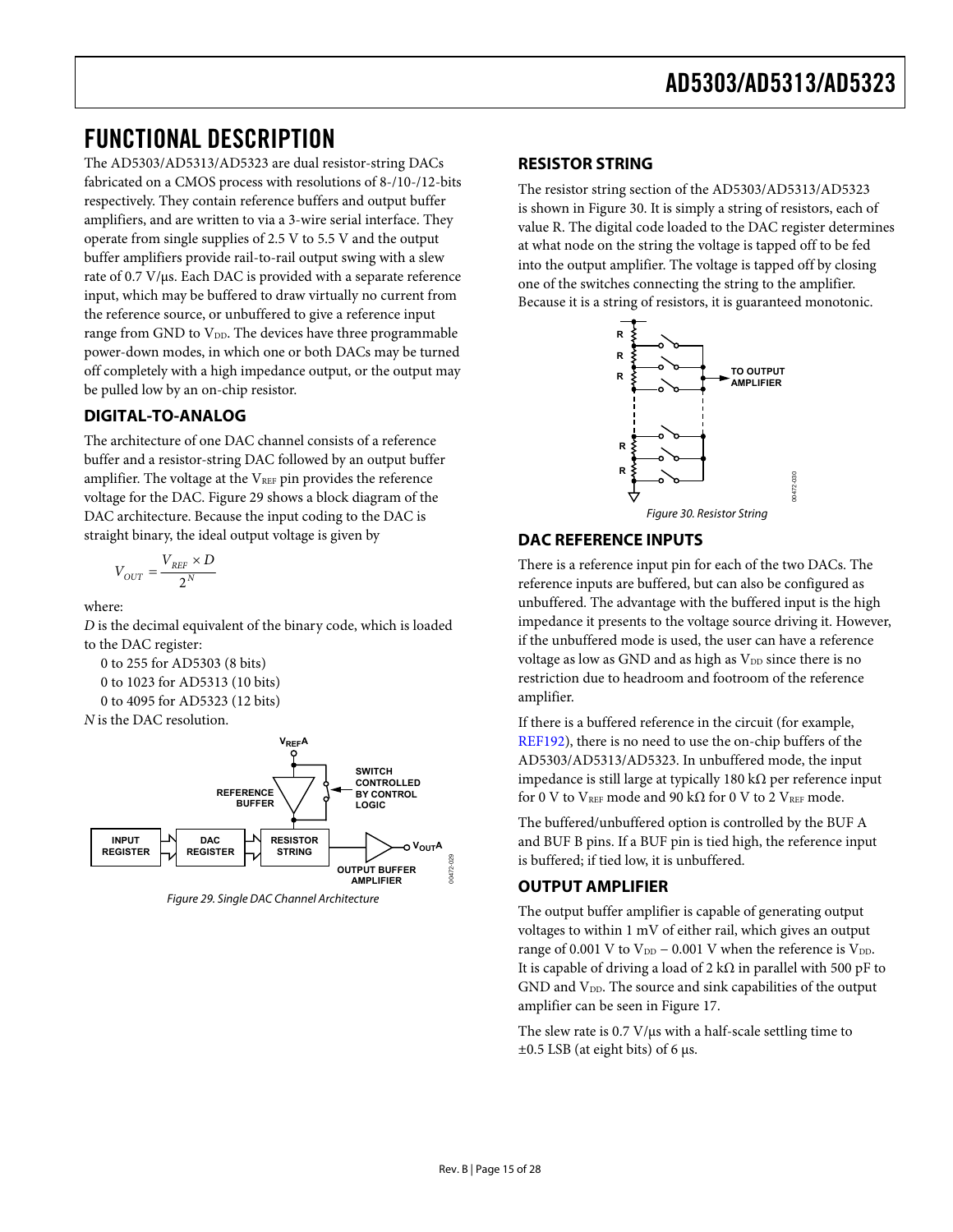## <span id="page-15-0"></span>POWER-ON RESET

The AD5303/AD5313/AD5323 are provided with a power-on reset function, so that they power up in a defined state. The power-on state is with 0V to VREF output range and the output set to 0 V.

Both input and DAC registers are filled with zeros and remain so until a valid write sequence is made to the device. This is

particularly useful in applications where it is important to know the state of the DAC outputs while the device is powering up.

### **CLEAR FUNCTION (CLR)**

The CLR pin is an active low input that, when pulled low, loads all zeros to both input registers and both DAC registers. This enables both analog outputs to be cleared to 0 V.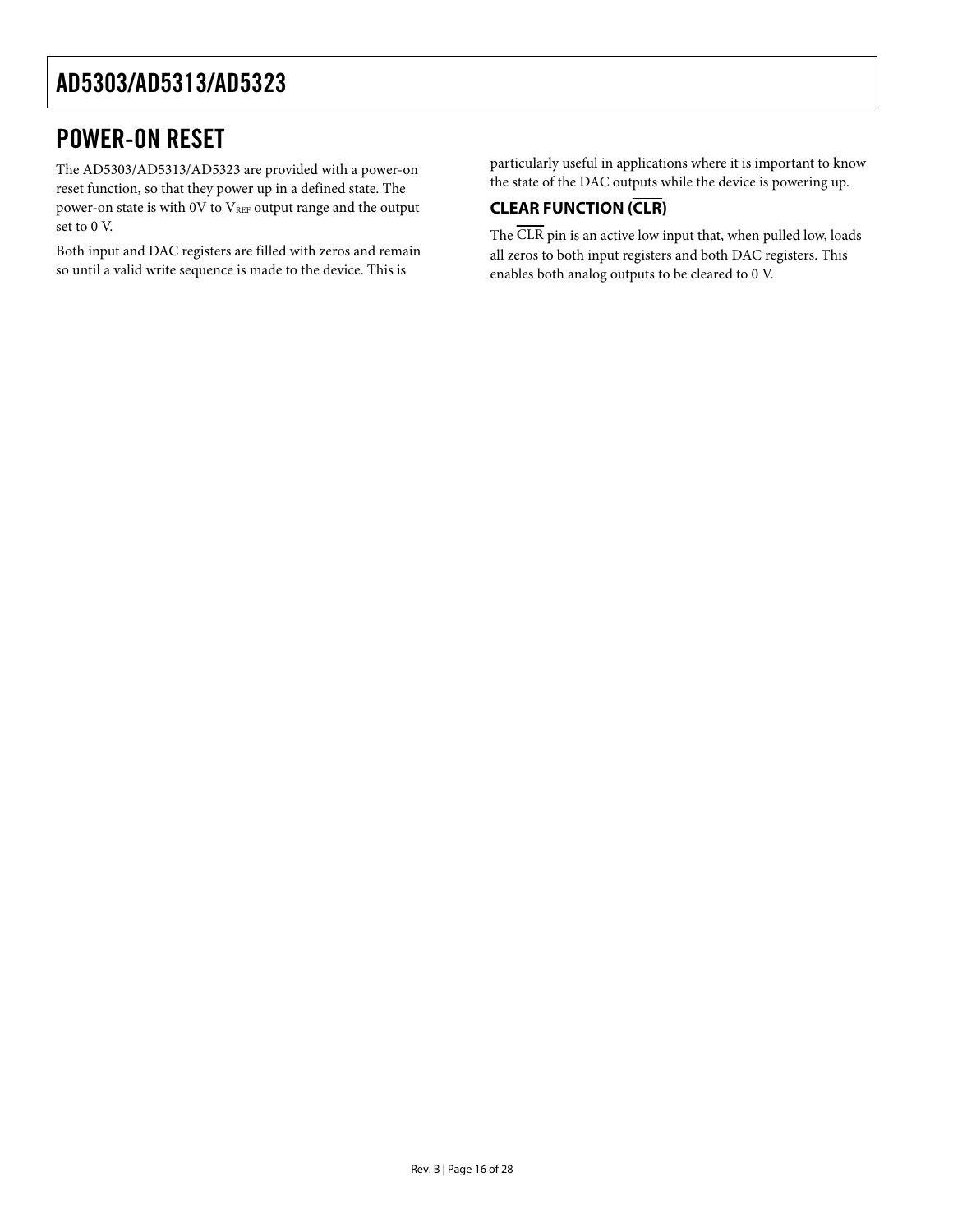## <span id="page-16-1"></span><span id="page-16-0"></span>SERIAL INTERFACE

The AD5303/AD5313/AD5323 are controlled over a versatile, 3-wire serial interface, which operates at clock rates up to 30 MHz and is compatible with SPI, QSPI, MICROWIRE, and DSP interface standards.

### **INPUT SHIFT REGISTER**

The input shift register is 16 bits wide. Data is loaded into the device as a 16-bit word under the control of a serial clock input, SCLK. The timing diagram for this operation is shown in [Figure 5](#page-6-1). The 16-bit word consists of four control bits followed by 8 /10 /12 bits of DAC data, depending on the device type. The first bit loaded is the MSB (Bit 15), which determines whether the data is for DAC A or DAC B. Bit 14 determines the output range (0 V to VREF or 0 V to 2 VREF). Bit 13 and Bit 12 control the operating mode of the DAC.

### **Table 6. Control Bits**

| <b>Bit</b> | <b>Name</b> | <b>Function</b>                                                    | Power-On<br><b>Default</b> |
|------------|-------------|--------------------------------------------------------------------|----------------------------|
| 15         | A/B         | 0: data written to DAC A<br>1: data written to DAC B               | N/A                        |
| 14         | GAIN        | 0: output range of 0 V to VREF<br>1: output range of 0 V to 2 VREF | O                          |
| 13         | PD1         | Mode bit                                                           | 0                          |
| 12         | PD0         | Mode bit                                                           | O                          |

The remaining bits are DAC data bits, starting with the MSB and ending with the LSB. The AD5323 uses all 12 bits of DAC data; the AD5313 uses 10 bits and ignores the 2 LSBs. The AD5303 uses eight bits and ignores the last four bits. The data format is straight binary, with all 0s corresponding to 0 V output, and all 1s corresponding to full-scale output ( $V_{REF}$  – 1 LSB).

The SYNC input is a level-triggered input that acts as a frame synchronization signal and chip enable. Data can be transferred into the device only while SYNC is low. To start the serial data transfer, SYNC should be taken low, observing the minimum  $\overline{\text{SYNC}}$  to SCLK rising edge setup time,  $t_4$ . After  $\overline{\text{SYNC}}$  goes low, serial data is shifted into the device's input shift register on the falling edges of SCLK for 16 clock pulses. Any data and clock pulses after the 16th are ignored, and no further serial data transfer occurs until  $\overline{\text{SYNC}}$  is taken high and low again.

SYNC may be taken high after the falling edge of the 16th SCLK pulse, observing the minimum SCLK falling edge to SYNC rising edge time, t<sub>7</sub>.

After the end of serial data transfer, data is automatically transferred from the input shift register to the input register of the selected DAC. If SYNC is taken high before the 16th falling edge of SCLK, the data transfer is aborted and the input registers are not updated.

When data has been transferred into both input registers, the DAC registers of both DACs may be simultaneously updated, by taking LDAC low. CLR is an active low, asynchronous clear that clears the input and DAC registers of both DACs to all 0s.

### **LOW POWER SERIAL INTERFACE**

To reduce the power consumption of the device even further, the interface only powers up fully when the device is being written to. As soon as the 16-bit control word has been written to the part, the SCLK and DIN input buffers are powered down. They only power up again following a falling edge of SYNC.

### **DOUBLE-BUFFERED INTERFACE**

The DACs all have double-buffered interfaces consisting of two banks of registers—input registers and DAC registers. The input register is connected directly to the input shift register and the digital code is transferred to the relevant input register on completion of a valid write sequence. The DAC register contains the digital code used by the resistor string.

Access to the DAC register is controlled by the LDAC function. When  $\overline{\text{LDAC}}$  is high, the DAC register is latched and the input register may change state without affecting the contents of the DAC register. However, when LDAC is brought low, the DAC register becomes transparent and the contents of the input register are transferred to it.

This is useful if the user requires simultaneous updating of both DAC outputs. The user may write to both input registers individually and then, by pulsing the LDAC input low, both outputs update simultaneously.

These parts contain an extra feature whereby the DAC register is not updated unless its input register has been updated since the last time that LDAC was brought low. Normally, when LDAC is brought low, the DAC registers are filled with the contents of the input registers. In the case of the AD5303/AD5313/AD5323, the part only updates the DAC register if the input register has been changed since the last time the DAC register was updated, thereby removing unnecessary digital crosstalk.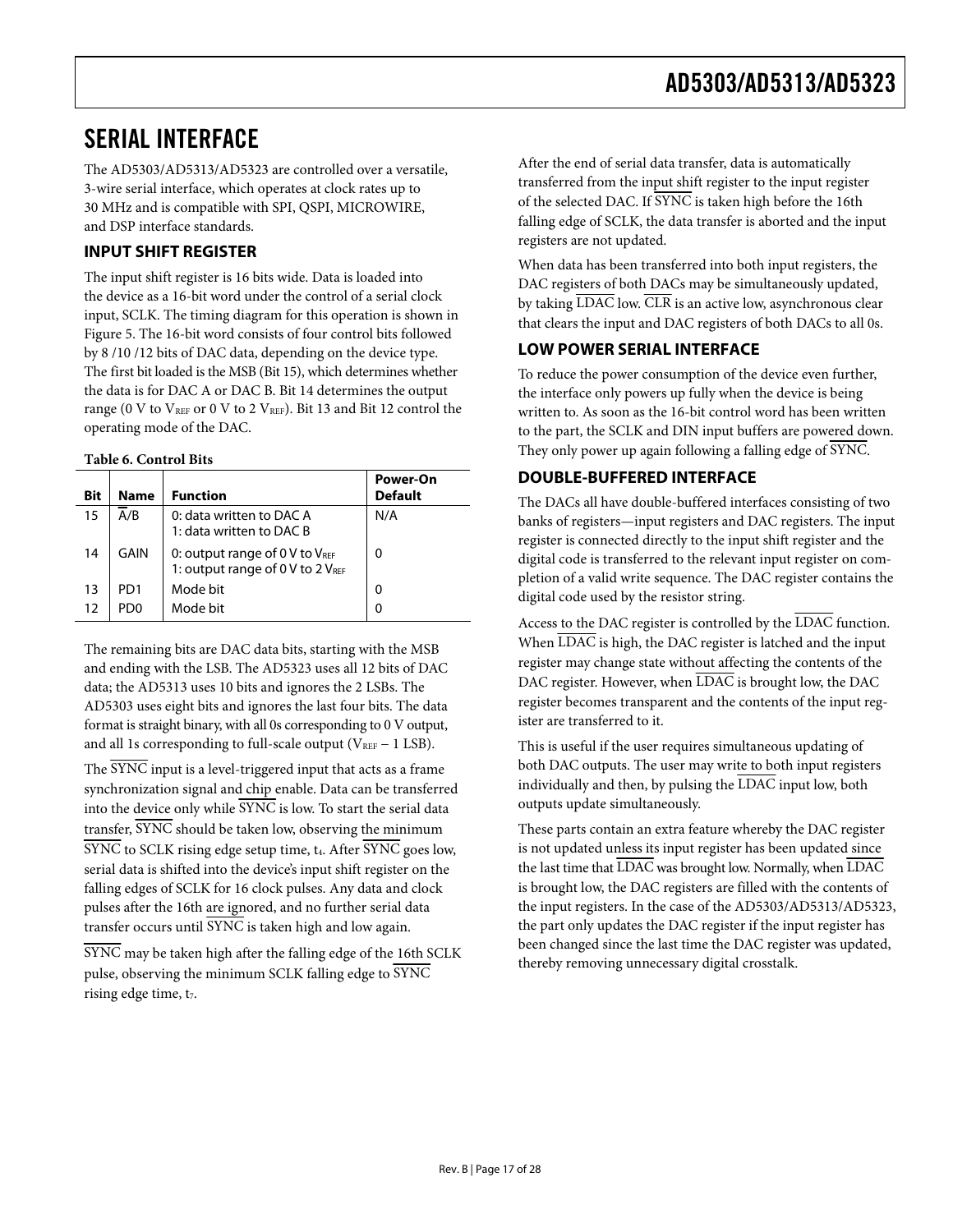| DB15 (MSB)       |                               |  |  |    |    |                |                |                |                |                |                | DB0 (LSB) |                 |                   |   |   |
|------------------|-------------------------------|--|--|----|----|----------------|----------------|----------------|----------------|----------------|----------------|-----------|-----------------|-------------------|---|---|
|                  | $\overline{A/B}$ GAIN PD1 PD0 |  |  | D7 | D6 | D <sub>5</sub> | D <sub>4</sub> | D <sub>3</sub> | D <sub>2</sub> | D <sub>1</sub> | D <sub>0</sub> | v<br>́    | $\check{}$<br>́ | $\checkmark$<br>́ | X | 5 |
| <b>DATA BITS</b> |                               |  |  |    |    |                |                |                |                |                |                |           |                 |                   |   |   |

Figure 31. AD5303 Input Shift Register Contents



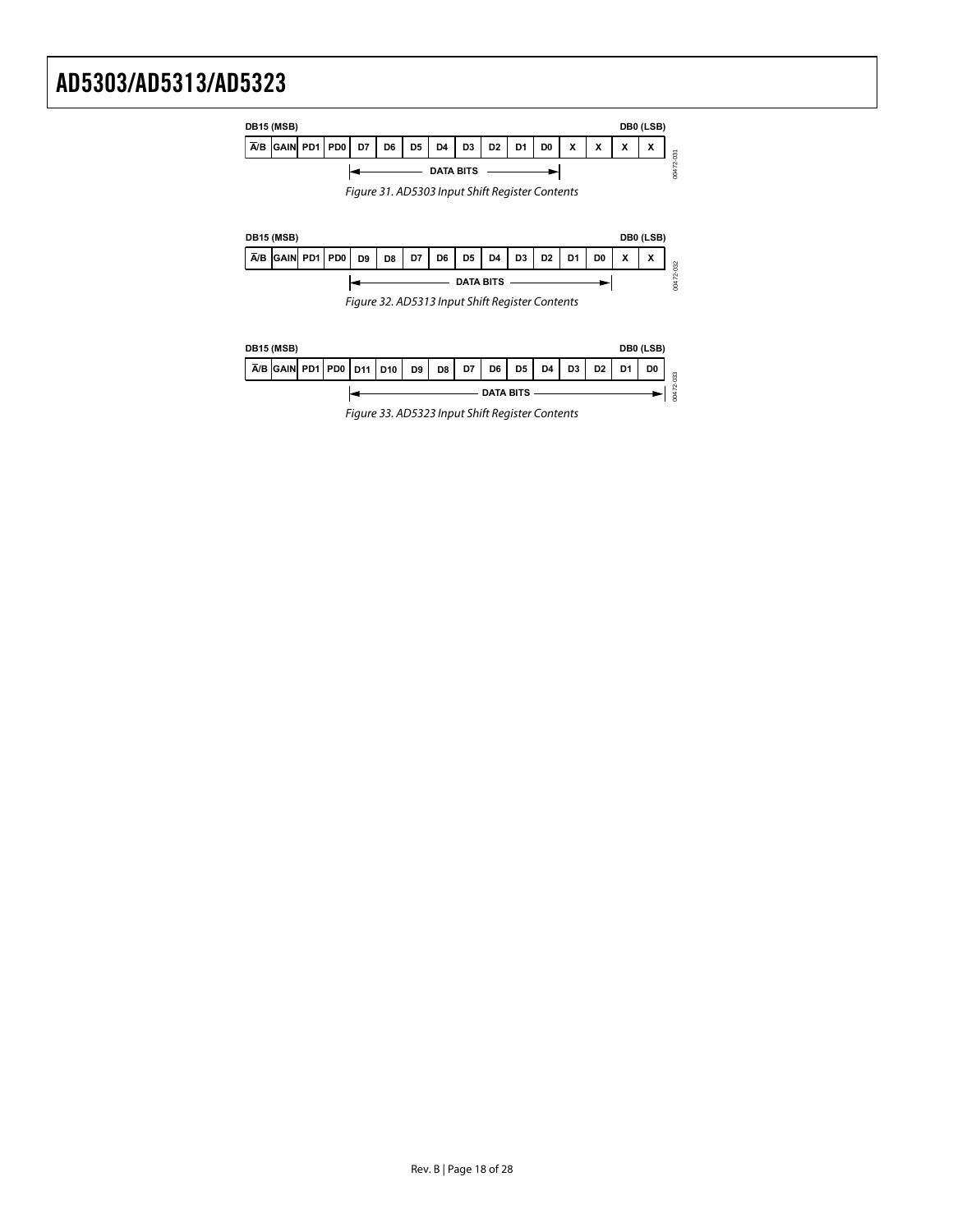## <span id="page-18-0"></span>POWER-DOWN MODES

The AD5303/AD5313/AD5323 have very low power consumption, dissipating only 0.7 mW with a 3 V supply and 1.5 mW with a 5 V supply. Power consumption can be further reduced when the DACs are not in use by putting them into one of three power-down modes, which are selected by Bit 13 and Bit 12 (PD1 and PD0) of the control word. Table 7 shows how the state of the bits corresponds to the mode of operation of that particular DAC.

#### **Table 7. PD1/PD0 Operating Modes**

| PD <sub>1</sub> | PD <sub>0</sub> | <b>Operating Mode</b>                   |
|-----------------|-----------------|-----------------------------------------|
|                 |                 | Normal operation                        |
| O)              |                 | Power-down (1 $k\Omega$ load to GND)    |
|                 |                 | Power-down (100 k $\Omega$ load to GND) |
|                 |                 | Power-down (high impedance output)      |

<span id="page-18-1"></span>When both bits are set to 0, the DACs work normally with their normal power consumption of 300 μA at 5 V. However, for the three power-down modes, the supply current falls to 200 nA at 5 V (50 nA at 3 V) when both DACs are powered down. Not only does the supply current drop, but the output stage is also internally switched from the output of the amplifier to a resistor network of known values. This has the advantage that the output impedance of the part is known while the part is in power-down mode and provides a defined input condition for whatever is connected to the output of the DAC amplifier.

There are three different power-down options. The output is connected internally to GND through either a 1 k $\Omega$  resistor or a 100 k $\Omega$  resistor, or it is left in a high impedance state (threestate). The output stage is illustrated in [Figure 34](#page-18-1).

The bias generator, the output amplifier, the resistor string, and all other associated linear circuitry are shut down when the power-down mode is activated. However, the contents of the registers are unaffected when in power-down. The time to exit power-down is typically 2.5 μs for  $V_{DD} = 5$  V and 5 μs when  $V_{DD} = 3$  V (see [Figure 24](#page-12-0) for a plot).

The software power-down modes programmed by PD0 and PD1 are overridden by the  $\overline{PD}$  pin. Taking this pin low puts both DACs into power-down mode simultaneously and both outputs are put into a high impedance state. If PD is not used, it should be tied high.



Figure 34. Output Stage During Power-Down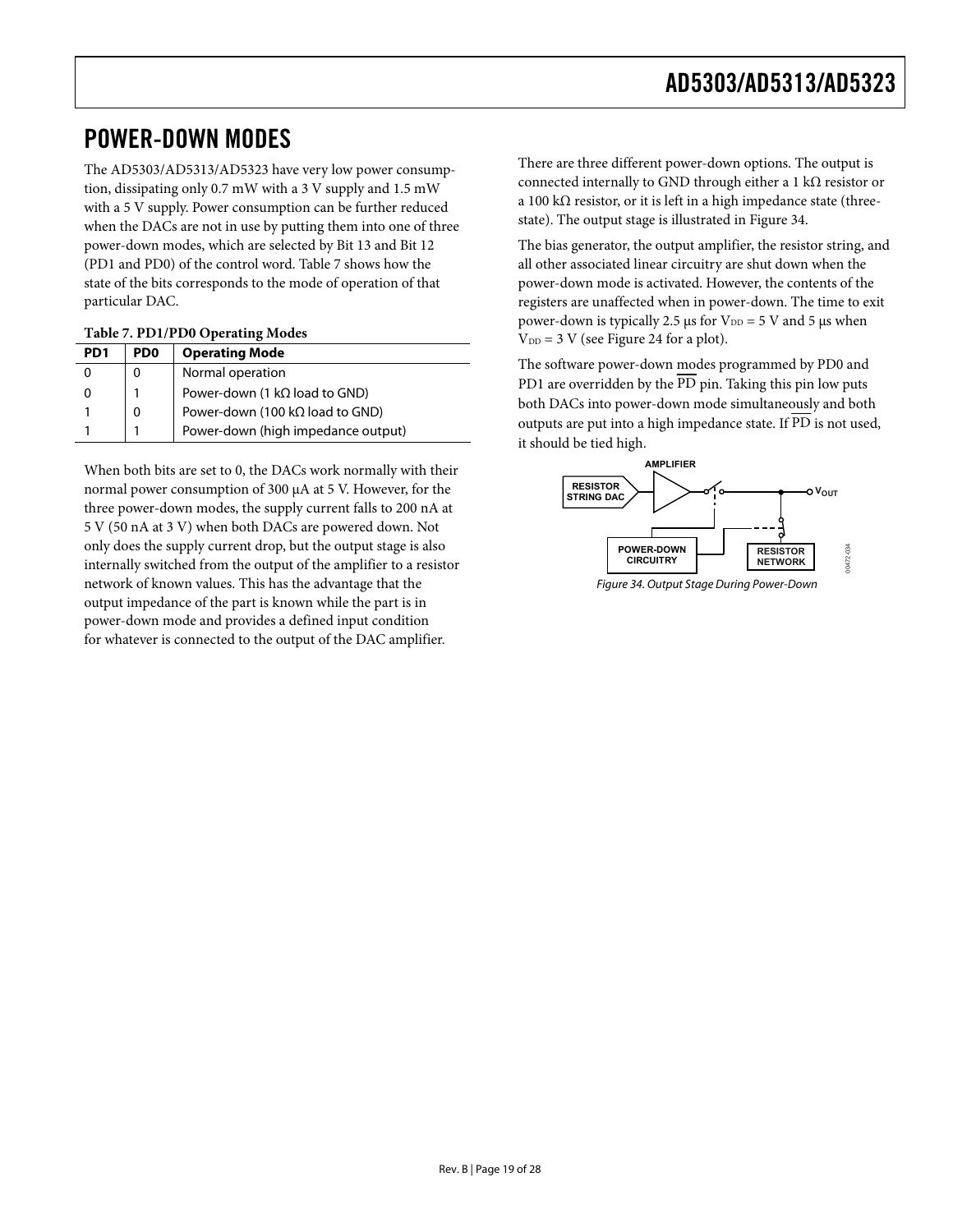## <span id="page-19-1"></span><span id="page-19-0"></span>MICROPROCESSER INTERFACING **AD5303/AD5313/AD5323 TO ADSP-2101 INTERFACE**

[Figure 35](#page-19-2) shows a serial interface between the AD5303/AD5313/ AD5323 and the [ADSP-2101.](www.analog.com/adsp-2101) The [ADSP-2101](http://www.analog.com/ADSP-2101) should be set up to operate in the SPORT transmit alternate framing mode. The [ADSP-2101](http://www.analog.com/ADSP-2101) sport is programmed through the SPORT control register and should be configured as follows: internal clock operation, active-low framing, 16-bit word length. Transmission is initiated by writing a word to the Tx register after the SPORT has been enabled.



Figure 35. AD5303/AD5313/AD5323 to ADSP-2101 Interface

00472-035

### <span id="page-19-2"></span>**AD5303/AD5313/AD5323 TO 68HC11/68L11 INTERFACE**

<span id="page-19-4"></span>[Figure 36](#page-19-3) shows a serial interface between the AD5303/ AD5313/AD5323 and the 68HC11/68L11 microcontroller. SCK of the 68HC11/68L11 drives the SCLK of the AD5303/ AD5313/AD5323, while the MOSI output drives the serial data line (DIN) of the DAC. The SYNC signal is derived from a port line (PC7). The setup conditions for correct operation of this interface are as follows: the 68HC11/68L11 should be configured so that its CPOL bit is a 0 and its CPHA bit is a 1. When data is being transmitted to the DAC, the SYNC line is taken low (PC7). When the 68HC11/68L11 is configured as previously mentioned, data appearing on the MOSI output is valid on the falling edge of SCK. Serial data from the 68HC11/ 68L11 is transmitted in 8-bit bytes with only eight falling clock edges occurring in the transmit cycle. Data is transmitted MSB first. To load data to the AD5303/AD5313/ AD5323, PC7 is left low after the first eight bits are transferred and a second serial write operation is performed to the DAC; PC7 is taken high at the end of this procedure.



<span id="page-19-5"></span><span id="page-19-3"></span>Figure 36. AD5303/AD5313/AD5323 to 68HC11/68L11 Interface

### **AD5303/AD5313/AD5323 TO 80C51/80L51 INTERFACE**

[Figure 37](#page-19-4) shows a serial interface between the AD5303/ AD5313/AD5323 and the 80C51/80L51 microcontroller. The setup for the interface is as follows: TXD of the 80C51/80L51 drives SCLK of the AD5303/AD5313/AD5323, while RXD drives the serial data line of the part. The  $\overline{\text{SYNC}}$  signal is again derived from a bit programmable pin on the port. In this case, port line P3.3 is used. When data is to be transmitted to the AD5303/AD5313/AD5323, P3.3 is taken low. The 80C51/80L51 transmits data only in 8-bit bytes; thus only eight falling clock edges occur in the transmit cycle. To load data to the DAC, P3.3 is left low after the first eight bits are transmitted and a second write cycle is initiated to transmit the second byte of data. P3.3 is taken high following the completion of this cycle. The 80C51/ 80L51 output the serial data in a format that has the LSB first. The AD5303/AD5313/AD5323 require data with MSB as the first bit received. The 80C51/80L51 transmit routine should take this into account.



Figure 37. AD5303/AD5313/AD5323 to 80C51/80L51 Interface

### **AD5303/AD5313/AD5323 TO MICROWIRE INTERFACE**

[Figure 38](#page-19-5) shows an interface between the AD5303/AD5313/ AD5323 and any MICROWIRE-compatible device. Serial data is shifted out on the falling edge of the serial clock and is clocked into the AD5303/AD5313/AD5323 on the rising edge of the SK.



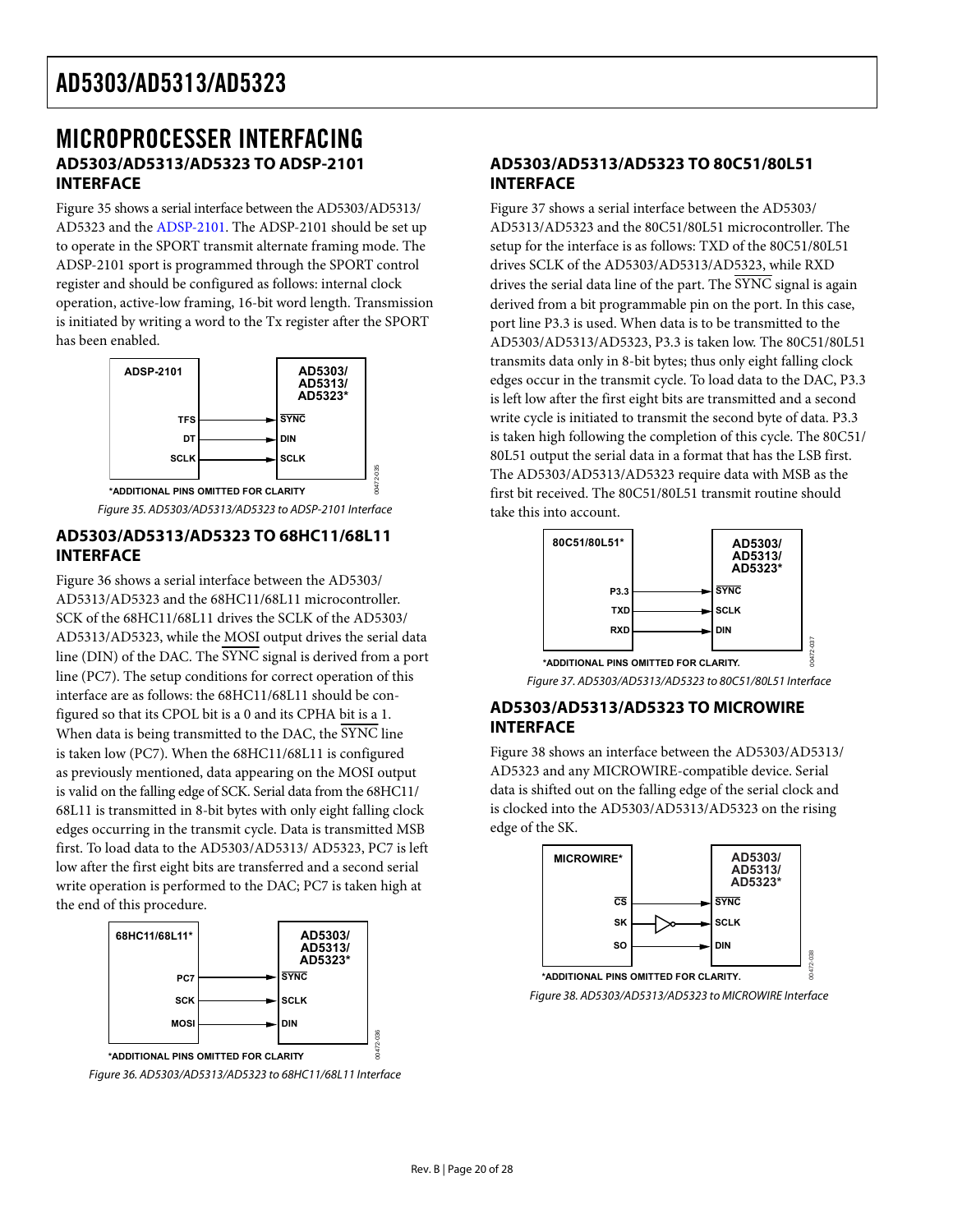## <span id="page-20-1"></span><span id="page-20-0"></span>APPLICATIONS INFORMATION

### **TYPICAL APPLICATION CIRCUIT**

The AD5303/AD5313/AD5323 can be used with a wide range of reference voltages, especially if the reference inputs are configured to be unbuffered, in which case the devices offer a full, one-quadrant multiplying capability over a reference range of 0 V to V<sub>DD</sub>.

<span id="page-20-3"></span>More typically, the AD5303/AD5313/AD5323 may be used with a fixed precision reference voltage. [Figure 39](#page-20-2) shows a typical setup for the AD5303/AD5313/AD5323 when using an external reference. If the reference inputs are unbuffered, the reference input range is from 0 V to  $V_{DD}$ , but if the on-chip reference buffers are used, the reference range is reduced. Suitable references for 5 V operation are the [AD780](http://www.analog.com/ad780) and [REF192](http://www.analog.com/REF192) (2.5 V references). For 2.5 V operation, a suitable external reference is the [REF191](http://www.analog.com/REF191), a 2.048 V reference.



Figure 39. AD5303/AD5313/AD5323 Using External Reference

<span id="page-20-2"></span>If an output range of  $0 \text{ V}$  to  $\text{V}_{\text{DD}}$  is required when the reference inputs are configured as unbuffered (for example, 0 V to 5 V), the simplest solution is to connect the reference inputs to  $V_{DD}$ . As this supply may not be very accurate and may be noisy, the AD5303/AD5313/AD5323 can be powered from the reference voltage, for example, using a 5 V reference such as the [REF195](http://www.analog.com/REF195), as shown in [Figure 40](#page-20-3). The [REF195](http://www.analog.com/REF195) outputs a steady supply voltage for the AD5303/AD5313/AD5323. The supply current required from the [REF195](http://www.analog.com/REF195) is 300 μA and approximately 30 μA or 60 μA into each of the reference inputs (if unbuffered). This is with no load on the DAC outputs. When the DAC outputs are loaded, the [REF195](http://www.analog.com/REF195) also needs to supply the current to the loads. The total current required (with a 10 kΩ load on each output) is

<span id="page-20-4"></span>360  $\mu$ A + 2(5 V/10 kΩ) = 1.36 mA

The load regulation of the [REF195](http://www.analog.com/REF195) is typically 2 ppm/mA, which results in an error of 2.7 ppm (13.5 μV) for the 1.36 mA current drawn from it. This corresponds to a 0.0007 LSB error at eight bits and 0.011 LSB error at 12 bits.



Figure 40. Using an REF195 as Power and Reference to the AD5303/AD5313/AD5323

### **BIPOLAR OPERATION USING THE AD5303/ AD5313/AD5323**

The AD5303/AD5313/AD5323 have been designed for singlesupply operation, but bipolar operation is also achievable using the circuit shown in [Figure 41](#page-20-4). The circuit shown has been configured to achieve an output voltage range of  $-5$  V < Vout <  $+5$  V. Rail-to-rail operation at the amplifier output is achievable using an [AD820](http://www.analog.com/AD820) or [OP295](http://www.analog.com/OP295) as the output amplifier.



Figure 41. Bipolar Operation Using the AD5303/AD5313/AD5323

The output voltage for any input code can be calculated as follows:

$$
V_{OUT}=\left[(V_{REF})\times(D/2^N)\times(RI+R2)/\,R1-V_{REF}\times(R2/\,R1)\right]
$$

where:

*D* is the decimal equivalent of the code loaded to the DAC. *N* is the DAC resolution.

 $V_{REF}$  is the reference voltage input, and gain bit  $= 0$ , with  $V_{REF}$  = 5 V

 $R1 = R2 = 10 \text{ k}\Omega$  and  $V_{DD} = 5 \text{ V}$ ,

$$
V_{OUT}=\left( 10\times D\,/\,2^{\,N}\,\right) -5\,V
$$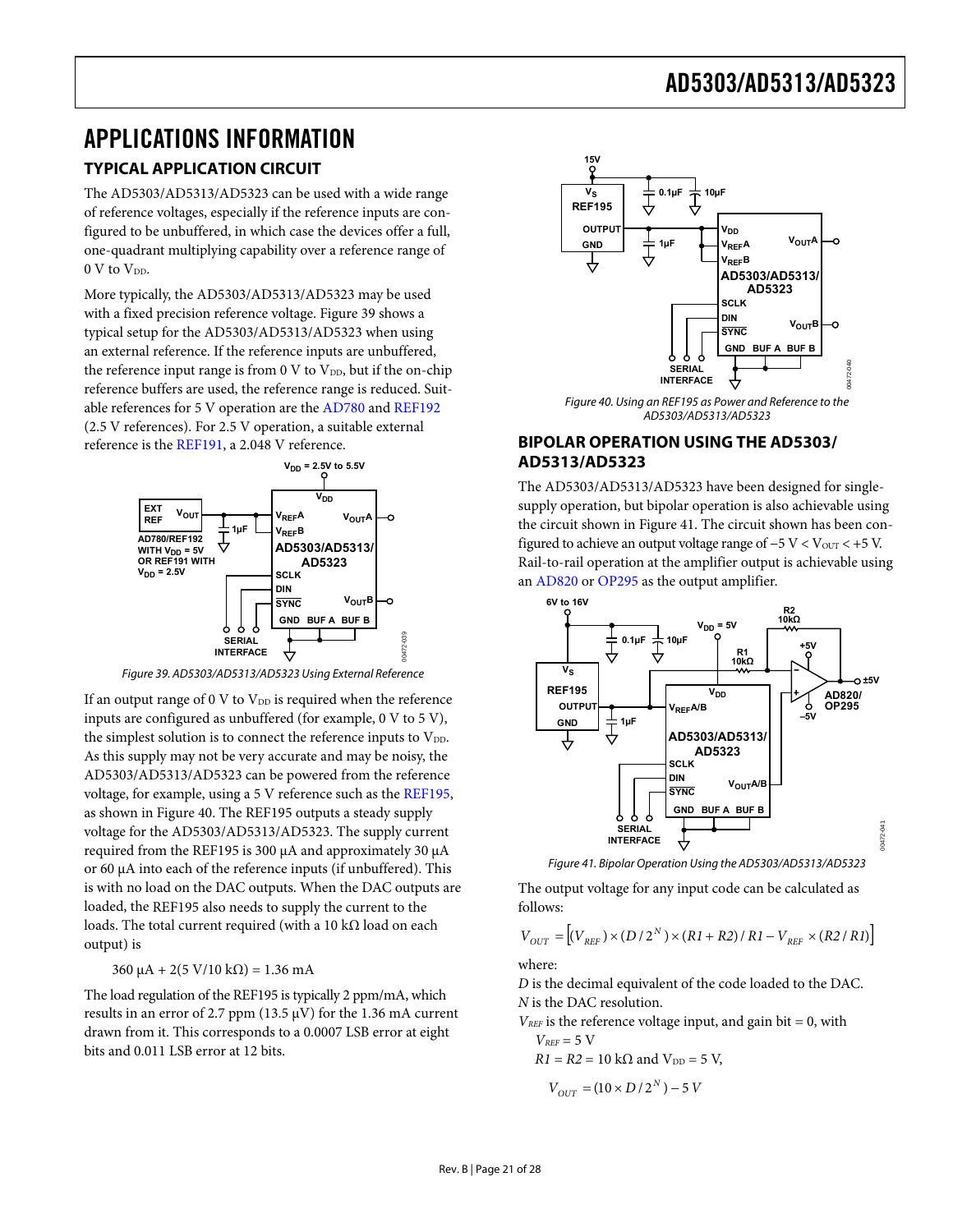### <span id="page-21-1"></span><span id="page-21-0"></span>**OPTO-ISOLATED INTERFACE FOR PROCESS CONTROL APPLICATIONS**

The AD5303/AD5313/AD5323 has a versatile 3-wire serial interface making it ideal for generating accurate voltages in process control and industrial applications. Due to noise, safety requirements, or distance, it may be necessary to isolate the AD5303/AD5313/AD5323 from the controller. This can easily be achieved by using opto-isolators, which provides isolation in excess of 3 kV. The serial loading structure of the AD5303/ AD5313/AD5323 makes it ideally suited for use in opto-isolated applications. [Figure 42](#page-21-2) shows an opto-isolated interface to the AD5303/AD5313/AD5323 where DIN, SCLK, and SYNC are driven from opto-couplers. The power supply to the part also needs to be isolated. This is done by using a transformer. On the DAC side of the transformer, a 5 V regulator provides the 5 V supply required for the AD5303/AD5313/AD5323.

<span id="page-21-3"></span>

Figure 42. AD5303/AD5313/AD5323 in an Opto-Isolated Interface

### <span id="page-21-4"></span><span id="page-21-2"></span>**DECODING MULTIPLE AD5303/AD5313/AD5323s**

The SYNC pin on the AD5303/AD5313/AD5323 can be used in applications to decode a number of DACs. In this application, all the DACs in the system receive the same serial clock and serial data, but only the SYNC to one of the devices is active at any one time, allowing access to two channels in this 8-channel system. The 74HC139 is used as a 2-to-4 line decoder to address any of the DACs in the system. To prevent timing errors from occurring, the enable input should be brought to its inactive state while the coded address inputs are changing state. [Figure 43](#page-21-3) shows a diagram of a typical setup for decoding multiple AD5303/AD5313/AD5323 devices in a system.



Figure 43. Decoding Multiple AD5303/AD5313/AD5323 Devices in a System

### **AD5303/AD5313/AD5323 AS A DIGITALLY PROGRAMMABLE WINDOW DETECTOR**

A digitally programmable upper/lower limit detector using the two DACs in the AD5303/AD5313/AD5323 is shown in [Figure 44](#page-21-4). The upper and lower limits for the test are loaded to DAC A and DAC B, which, in turn, set the limits on the [CMP04](http://www.analog.com/CMP04). If the signal at the  $V_{IN}$  input is not within the programmed window, an LED indicates the fail condition.



Figure 44. Window Detector Using AD5303/AD5313/AD5323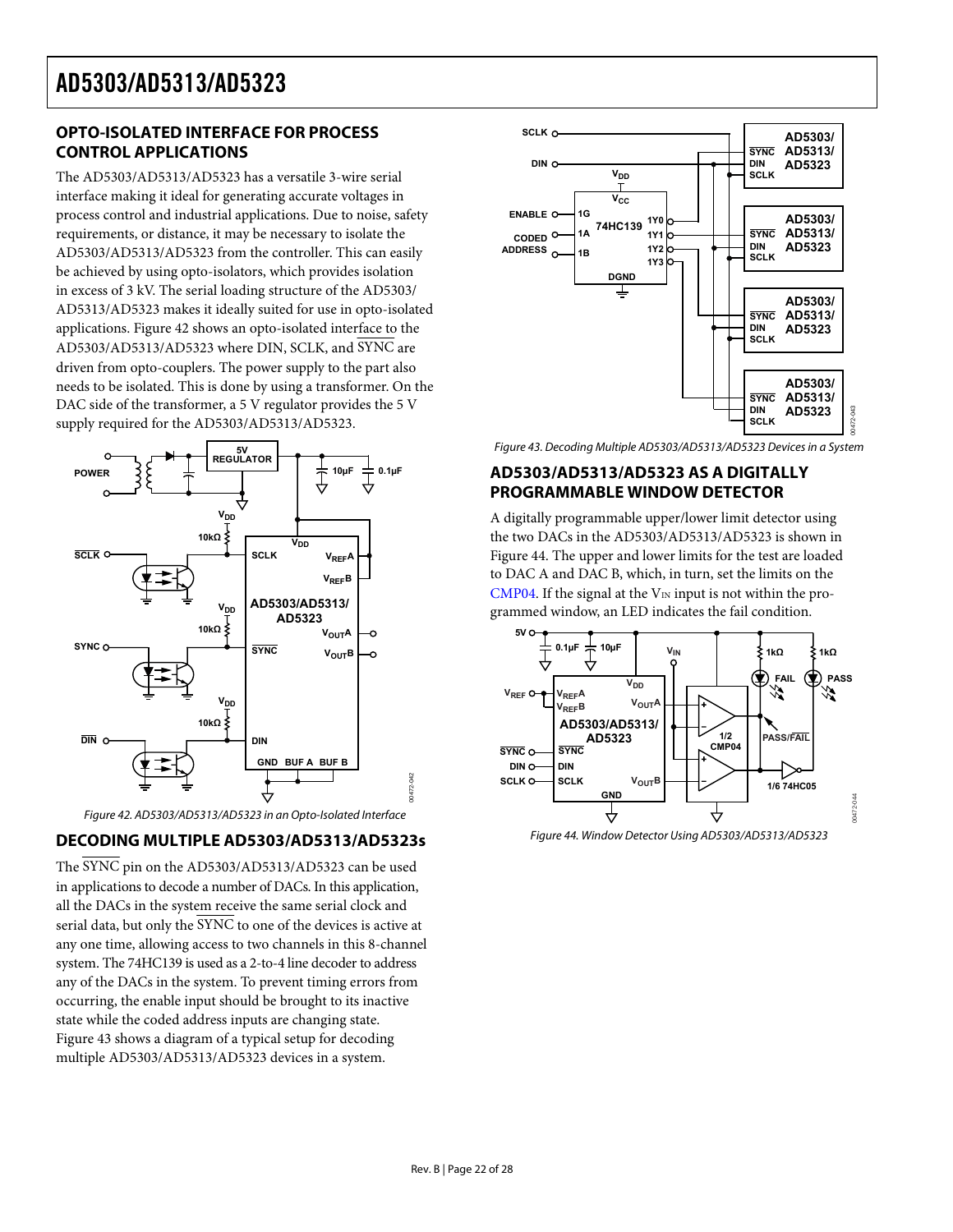### <span id="page-22-1"></span><span id="page-22-0"></span>**COARSE AND FINE ADJUSTMENT USING THE AD5303/AD5313/AD5323**

The DACs in the AD5303/AD5313/AD5323 can be paired together to form a coarse and fine adjustment function, as shown in [Figure 45](#page-22-2). DAC A provides the coarse adjustment while DAC B provides the fine adjustment. Varying the ratio of R1 and R2 changes the relative effect of the coarse and fine adjustments. With the resistor values and external reference shown, the output amplifier has unity gain for the DAC A output, so the output range is 0 V to 2.5 V − 1 LSB. For DAC B, the amplifier has a gain of  $7.6 \times 10^{-3}$ , giving DAC B a range equal to 19 mV.

The circuit is shown with a 2.5 V reference, but reference voltages up to  $V_{DD}$  may be used. The op amps indicated allow a rail-to-rail output swing.



Figure 45. Coarse and Fine Adjustment

### <span id="page-22-2"></span>**DAISY-CHAIN MODE**

This mode is used for updating serially connected or standalone devices on the rising edge of SYNC. For systems that contain several DACs, or where the user wishes to read back the DAC contents for diagnostic purposes, the SDO pin may be used to daisy-chain several devices together and provide serial readback.

By connecting the daisy-chain enable (DCEN) pin high, the daisy-chain mode is enabled. It is tied low in standalone mode. In daisy-chain mode, the internal gating on SCLK is disabled. The SCLK is continuously applied to the input shift register when SYNC is low. If more than 16 clock pulses are applied, the data ripples out of the shift register and appears on the SDO line. This data is clocked out after the falling edge of SCLK and is valid on the subsequent rising and falling edges. By connecting this line to the DIN input on the next DAC in the chain, a multiDAC interface is constructed. Sixteen clock pulses are required for each DAC in the system. Therefore, the total number of clock cycles must equal 16N, where N is the total number of devices in the chain. When the serial transfer to all devices is complete, SYNC should be taken high. This prevents any further data from being clocked into the input shift register.

A continuous SCLK source may be used if it can be arranged that SYNC is held low for the correct number of clock cycles. Alternatively, a burst clock containing the exact number of clock cycles may be used and  $\overline{\text{SYNC}}$  may be taken high some time later.

When the transfer to all input registers is complete, a common LDAC signal updates all DAC registers and all analog outputs are updated simultaneously.



**1ADDITIONAL PINS OMITTED FOR CLARITY.** Figure 46. Daisy-Chain Mode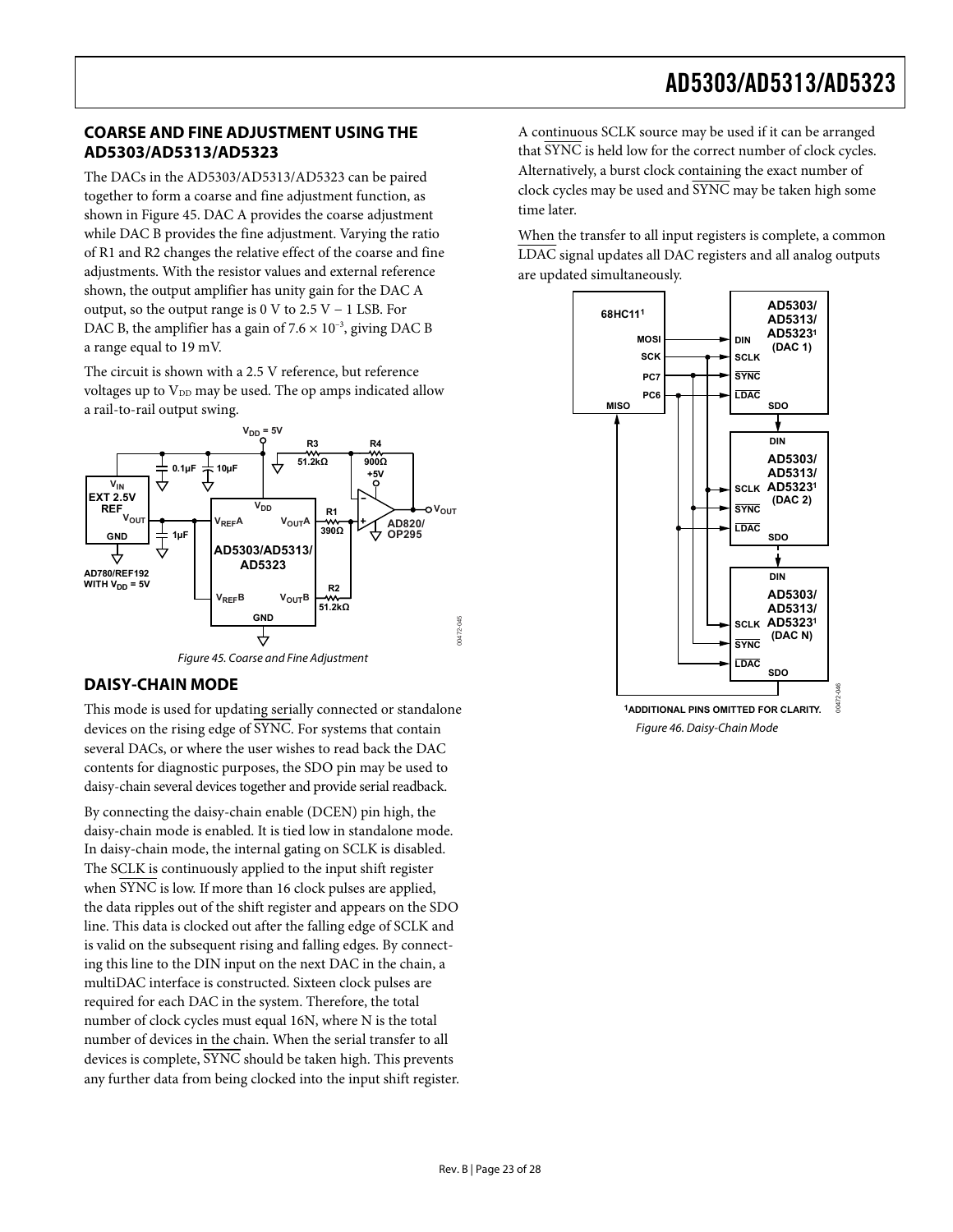<span id="page-23-0"></span>

Figure 47. Daisy-Chaining Timing Diagram

### **POWER SUPPLY BYPASSING AND GROUNDING**

In any circuit where accuracy is important, careful consideration of the power supply and ground return layout helps to ensure the rated performance. The printed circuit board on which the AD5303/AD5313/AD5323 are mounted should be designed so that the analog and digital sections are separated and confined to certain areas of the board. If the AD5303/ AD5313/AD5323 are in a system where multiple devices require an AGND-to-DGND connection, the connection should be made at one point only. The star ground point should be established as close as possible to the AD5303/ AD5313/AD5323. The AD5303/AD5313/AD5323 should have ample supply bypassing of 10 μF in parallel with 0.1 μF on the supply located as close to the package as possible, ideally right up against the device. Use 10 μF capacitors that are of the tantalum bead type. The 0.1 μF capacitor should have low effective series resistance (ESR) and effective series inductance

(ESI), like the common ceramic types that provide a low impedance path to ground at high frequencies to handle transient currents due to internal logic switching.

The power supply lines of the AD5303/AD5313/AD5323 should use as large a trace as possible to provide low impedance paths and reduce the effects of glitches on the power supply line. Fast switching signals such as clocks should be shielded with digital ground to avoid radiating noise to other parts of the board, and should never be run near the reference inputs. Avoid crossover of digital and analog signals. Traces on opposite sides of the board should run at right angles to each other. This reduces the effects of feedthrough through the board. A microstrip technique is by far the best, but is not always possible with a double-sided board. In this technique, the component side of the board is dedicated to the ground plane while signal traces are placed on the solder side.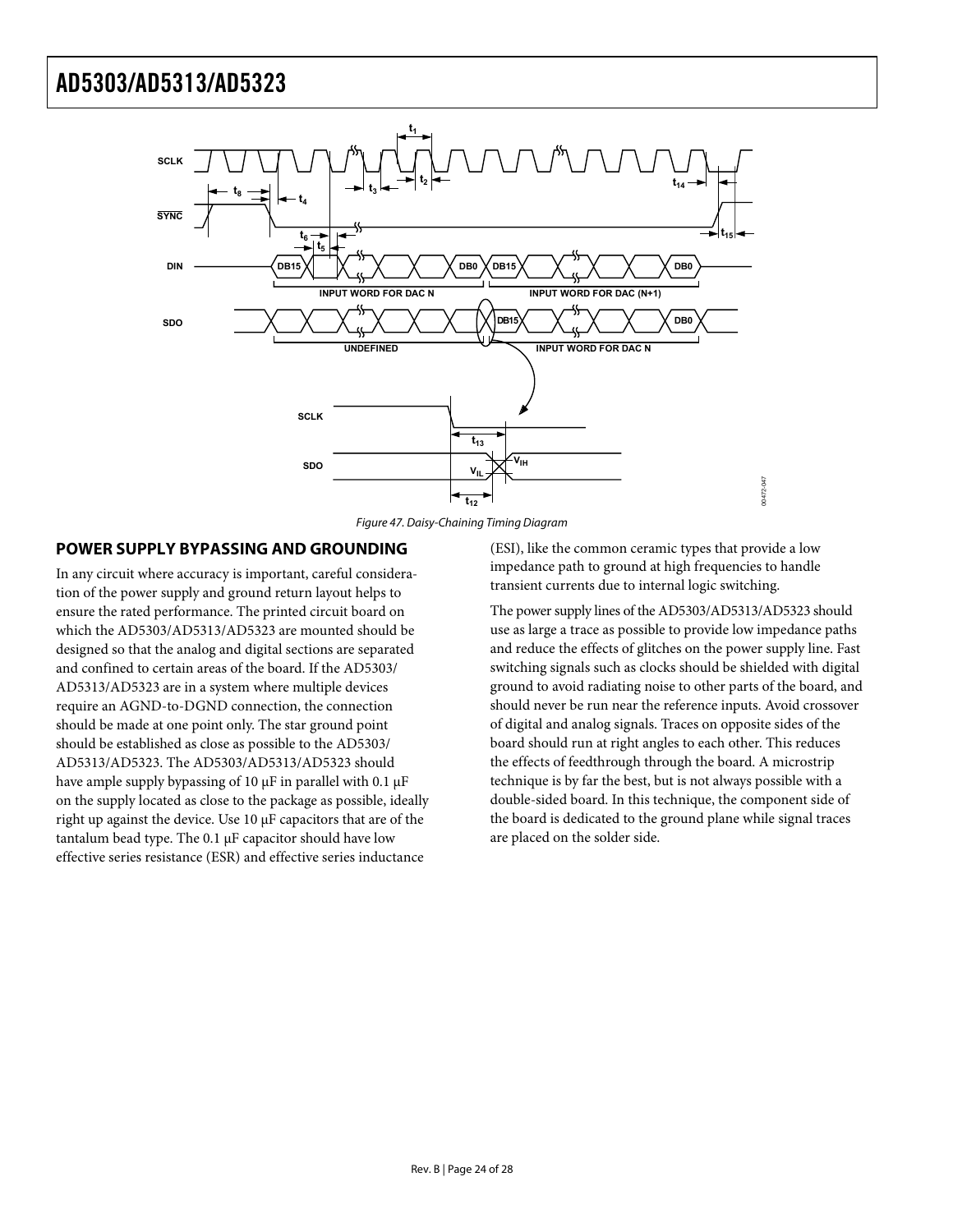## <span id="page-24-1"></span><span id="page-24-0"></span>OUTLINE DIMENSIONS



**COMPLIANT TO JEDEC STANDARDS MO-153-AB**

Figure 48. 16-Lead Thin Shrink Small Outline Package [TSSOP] (RU-16)

Dimensions shown in millimeters

### **ORDERING GUIDE**

| <b>Model</b>                 | <b>Temperature Range</b>            | <b>Package Description</b>                        | <b>Package Option</b> |
|------------------------------|-------------------------------------|---------------------------------------------------|-----------------------|
| AD5303ARU                    | $-40^{\circ}$ C to $+105^{\circ}$ C | 16-Lead Thin Shrink Small Outline Package (TSSOP) | <b>RU-16</b>          |
| AD5303ARU-REEL7              | $-40^{\circ}$ C to $+105^{\circ}$ C | 16-Lead Thin Shrink Small Outline Package (TSSOP) | <b>RU-16</b>          |
| AD5303ARUZ <sup>1</sup>      | $-40^{\circ}$ C to $+105^{\circ}$ C | 16-Lead Thin Shrink Small Outline Package (TSSOP) | <b>RU-16</b>          |
| AD5303BRU                    | $-40^{\circ}$ C to $+105^{\circ}$ C | 16-Lead Thin Shrink Small Outline Package (TSSOP) | <b>RU-16</b>          |
| AD5303BRU-REEL               | $-40^{\circ}$ C to $+105^{\circ}$ C | 16-Lead Thin Shrink Small Outline Package (TSSOP) | <b>RU-16</b>          |
| AD5303BRU-REEL7              | $-40^{\circ}$ C to $+105^{\circ}$ C | 16-Lead Thin Shrink Small Outline Package (TSSOP) | <b>RU-16</b>          |
| AD5303BRUZ <sup>1</sup>      | $-40^{\circ}$ C to $+105^{\circ}$ C | 16-Lead Thin Shrink Small Outline Package (TSSOP) | <b>RU-16</b>          |
| AD5303BRUZ-REEL71            | $-40^{\circ}$ C to $+105^{\circ}$ C | 16-Lead Thin Shrink Small Outline Package (TSSOP) | <b>RU-16</b>          |
| AD5313ARU                    | $-40^{\circ}$ C to $+105^{\circ}$ C | 16-Lead Thin Shrink Small Outline Package (TSSOP) | <b>RU-16</b>          |
| AD5313ARU-REEL7              | $-40^{\circ}$ C to $+105^{\circ}$ C | 16-Lead Thin Shrink Small Outline Package (TSSOP) | <b>RU-16</b>          |
| AD5313ARUZ <sup>1</sup>      | $-40^{\circ}$ C to $+105^{\circ}$ C | 16-Lead Thin Shrink Small Outline Package (TSSOP) | <b>RU-16</b>          |
| AD5313BRU                    | $-40^{\circ}$ C to $+105^{\circ}$ C | 16-Lead Thin Shrink Small Outline Package (TSSOP) | <b>RU-16</b>          |
| AD5313BRU-REEL               | $-40^{\circ}$ C to $+105^{\circ}$ C | 16-Lead Thin Shrink Small Outline Package (TSSOP) | <b>RU-16</b>          |
| AD5313BRU-REEL7              | $-40^{\circ}$ C to $+105^{\circ}$ C | 16-Lead Thin Shrink Small Outline Package (TSSOP) | <b>RU-16</b>          |
| AD5313BRUZ <sup>1</sup>      | $-40^{\circ}$ C to $+105^{\circ}$ C | 16-Lead Thin Shrink Small Outline Package (TSSOP) | <b>RU-16</b>          |
| AD5323ARU                    | $-40^{\circ}$ C to $+105^{\circ}$ C | 16-Lead Thin Shrink Small Outline Package (TSSOP) | <b>RU-16</b>          |
| AD5323ARU-REEL7              | $-40^{\circ}$ C to $+105^{\circ}$ C | 16-Lead Thin Shrink Small Outline Package (TSSOP) | <b>RU-16</b>          |
| AD5323ARUZ <sup>1</sup>      | $-40^{\circ}$ C to $+105^{\circ}$ C | 16-Lead Thin Shrink Small Outline Package (TSSOP) | <b>RU-16</b>          |
| AD5323ARUZ-REEL71            | $-40^{\circ}$ C to $+105^{\circ}$ C | 16-Lead Thin Shrink Small Outline Package (TSSOP) | <b>RU-16</b>          |
| AD5323BRU                    | $-40^{\circ}$ C to $+105^{\circ}$ C | 16-Lead Thin Shrink Small Outline Package (TSSOP) | <b>RU-16</b>          |
| AD5323BRU-REEL               | $-40^{\circ}$ C to $+105^{\circ}$ C | 16-Lead Thin Shrink Small Outline Package (TSSOP) | <b>RU-16</b>          |
| AD5323BRU-REEL7              | $-40^{\circ}$ C to $+105^{\circ}$ C | 16-Lead Thin Shrink Small Outline Package (TSSOP) | <b>RU-16</b>          |
| AD5323BRUZ <sup>1</sup>      | $-40^{\circ}$ C to $+105^{\circ}$ C | 16-Lead Thin Shrink Small Outline Package (TSSOP) | <b>RU-16</b>          |
| AD5323BRUZ-REEL <sup>1</sup> | $-40^{\circ}$ C to $+105^{\circ}$ C | 16-Lead Thin Shrink Small Outline Package (TSSOP) | <b>RU-16</b>          |
| AD5323BRUZ-REEL71            | $-40^{\circ}$ C to $+105^{\circ}$ C | 16-Lead Thin Shrink Small Outline Package (TSSOP) | <b>RU-16</b>          |

 $1 Z =$  RoHS Compliant Part.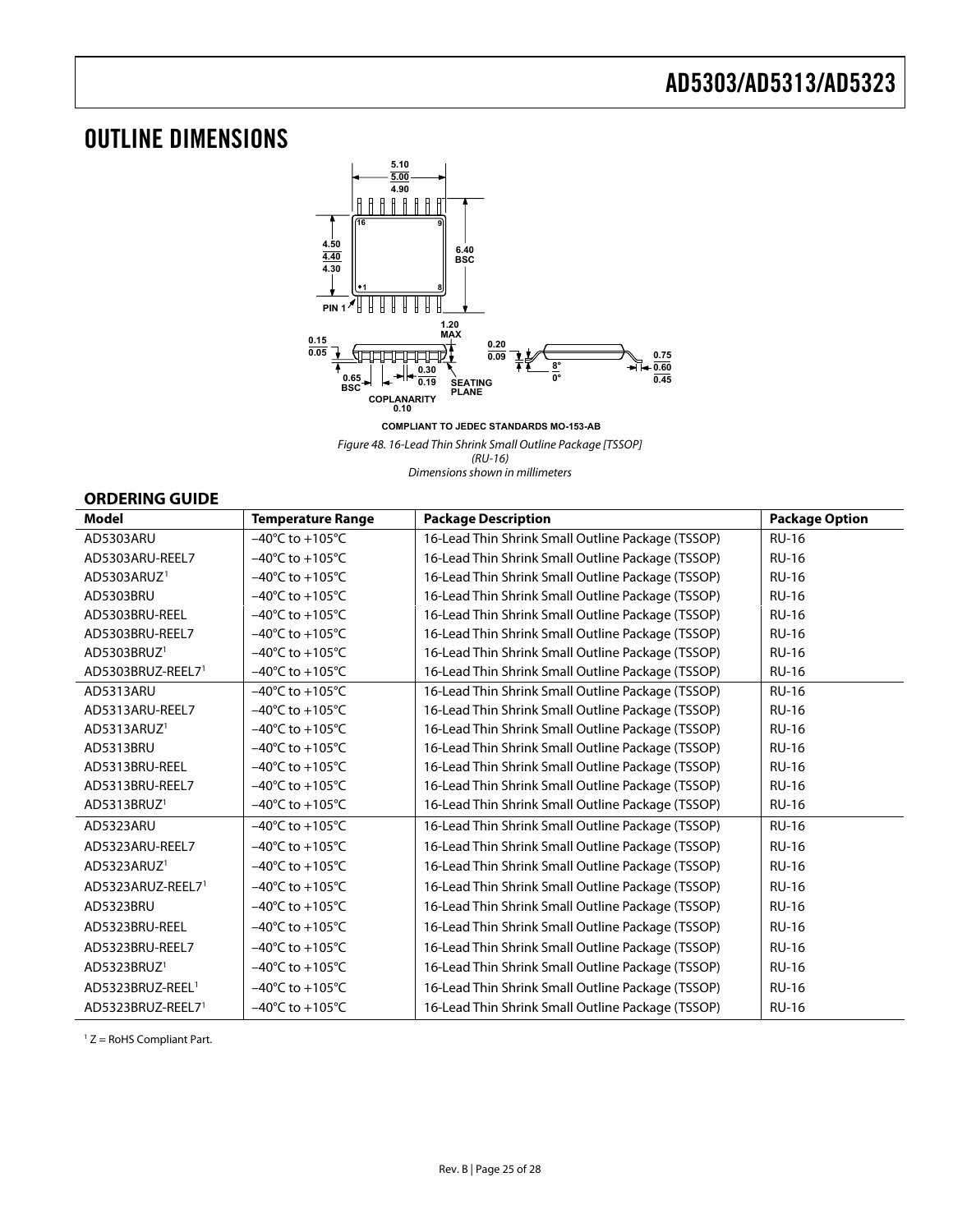# **NOTES**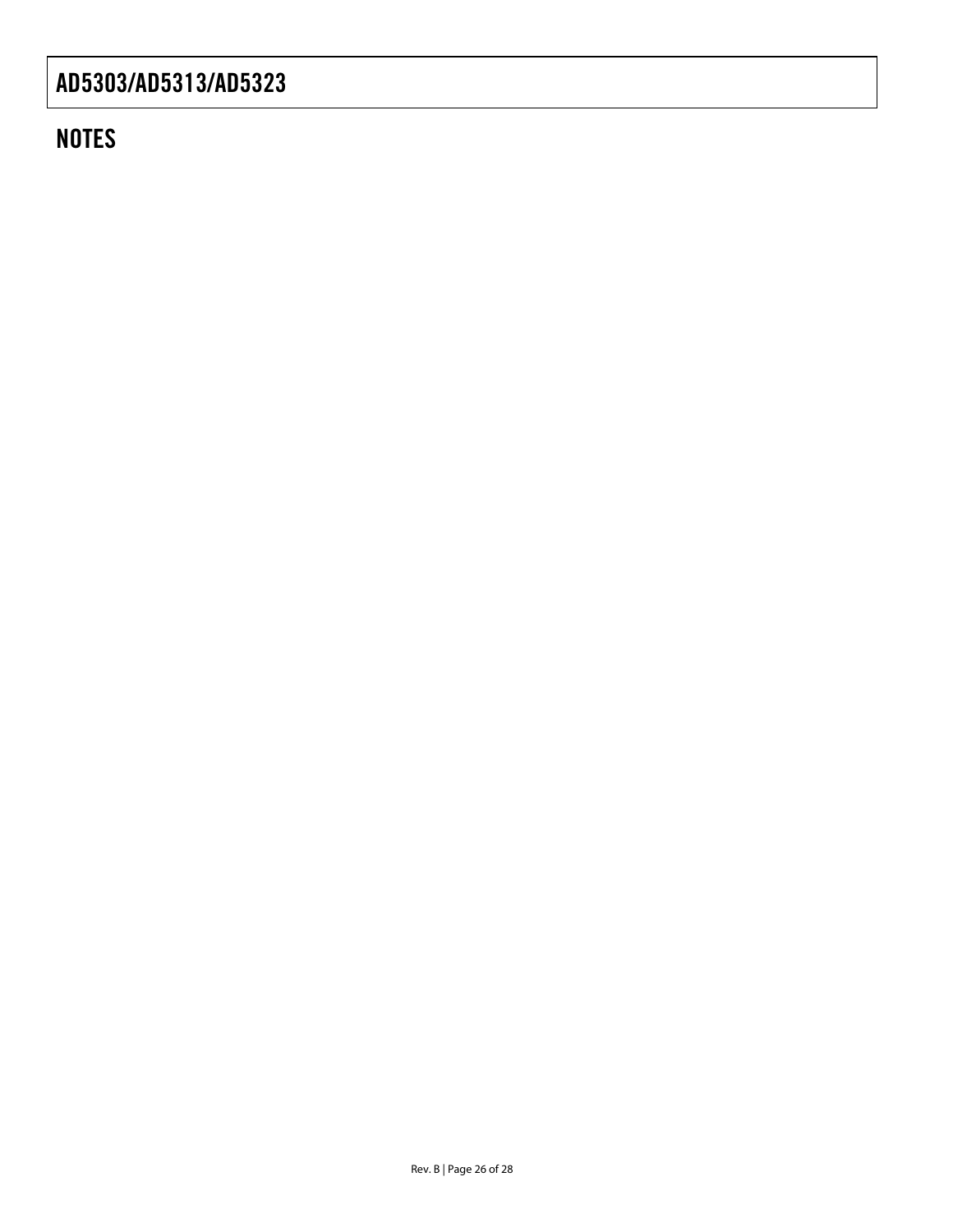# **NOTES**